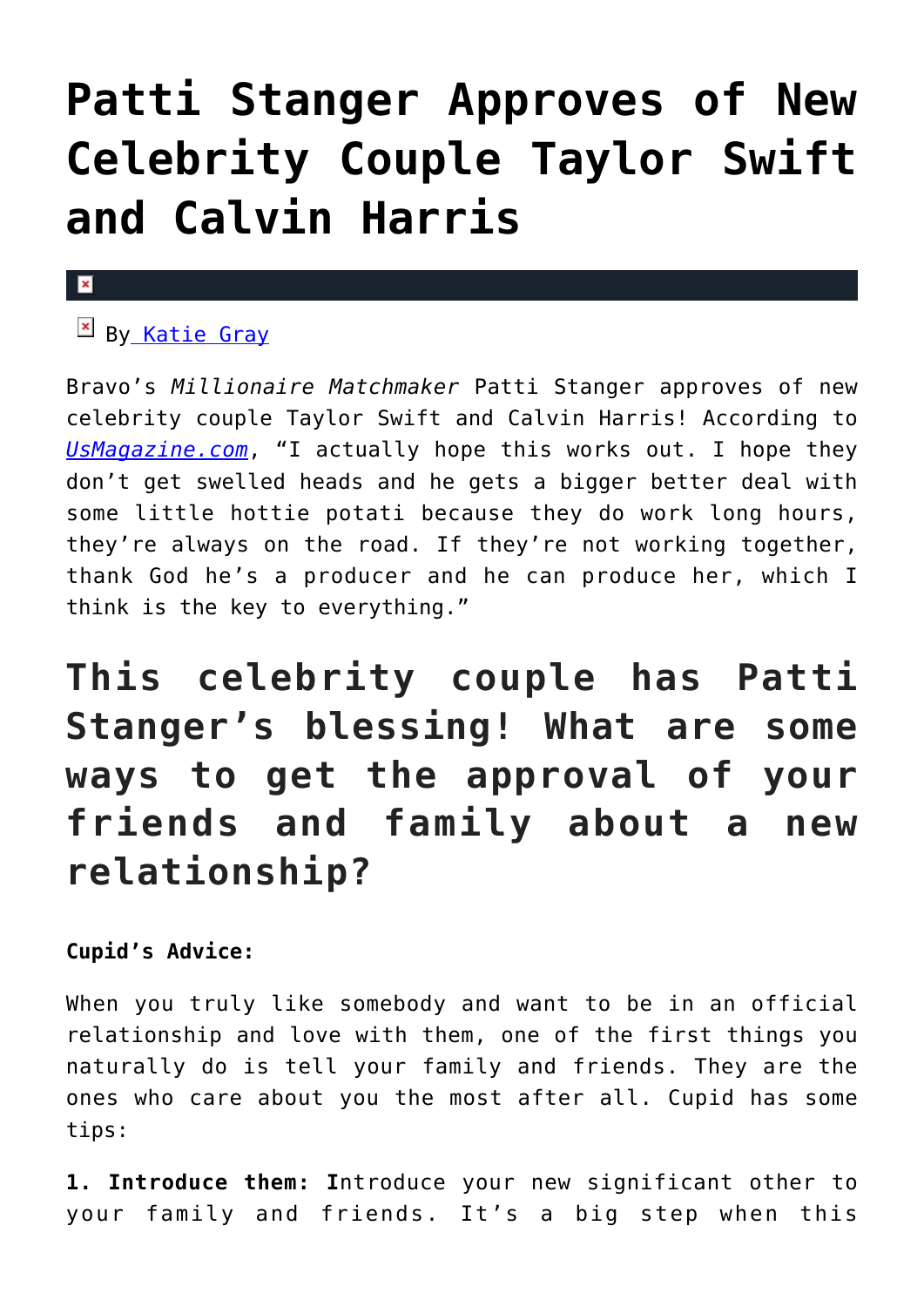introduction happens, because it shows that this relationship and love is serious or headed toward the serious route. Have the big meeting take place somewhere all will feel comfortable, and keep it low key and simple. Your loved ones want you happy, so there really is no need to worry!

**Related Link:** [Celebrity Video Interview: 'Millionaire](http://cupidspulse.com/69630/millionaire-matchmaker-patti-stanger-match-com-singles-in-america-online-dating/) [Matchmaker' Star Patti Stanger on How a Relationship and Love](http://cupidspulse.com/69630/millionaire-matchmaker-patti-stanger-match-com-singles-in-america-online-dating/) [Changed Her: "I'm Much More Relaxed"](http://cupidspulse.com/69630/millionaire-matchmaker-patti-stanger-match-com-singles-in-america-online-dating/)

**2. Share the strong suits:** When you're discussing your new relationship with your family and friends, make sure you share all of the strong suits that your partner has to offer. There is no need to sugar coat anything.Keep it real, and make sure you tell them the amazing qualities that you admire in your partner and fell in love with.

**Related Link:** [Millionaire Matchmaker: Patti Stanger Helps](http://cupidspulse.com/21138/millionaire-matchmaker-bravo-tv-patti-stanger-helps-ayinde-alakoye-mitch-gordon-find-true-love/) [Ayinde and Mitch find True Love](http://cupidspulse.com/21138/millionaire-matchmaker-bravo-tv-patti-stanger-helps-ayinde-alakoye-mitch-gordon-find-true-love/)

**3. Speak from the heart:** No matter what the situation is life, you have to be true to yourself and your heart. Speak straight from the heart when you are talking with your friends and relatives about your new partner. They only want you to be happy, and they will be happy when you share how thrilled you are with this special person in your life.

**What are some ways you have gotten the approval of a relationship from your friends and family? Share your stories below.**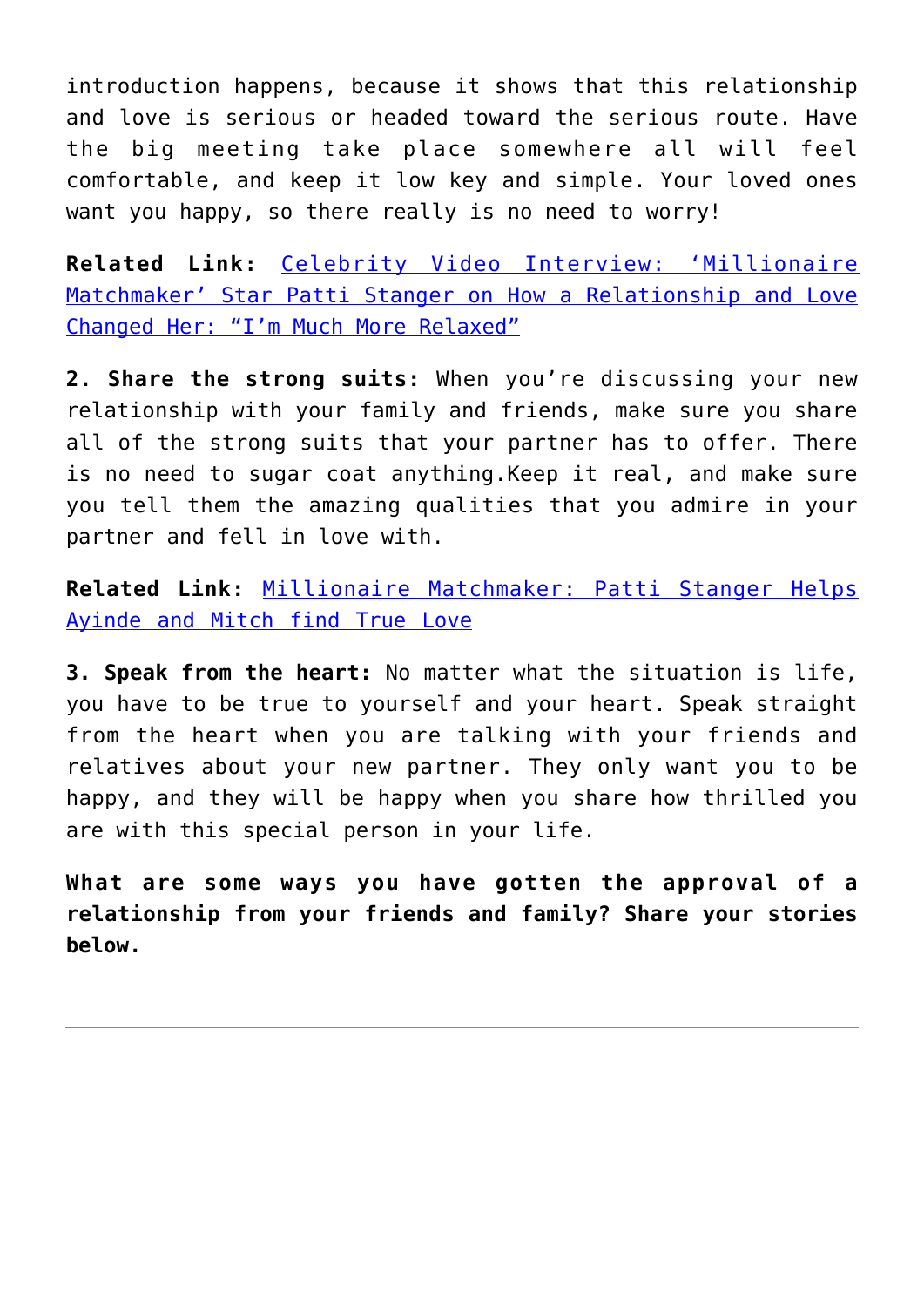### **[Celebrity Video Interview:](https://cupidspulse.com/69630/millionaire-matchmaker-patti-stanger-match-com-singles-in-america-online-dating/) ['Millionaire Matchmaker' Star](https://cupidspulse.com/69630/millionaire-matchmaker-patti-stanger-match-com-singles-in-america-online-dating/) [Patti Stanger on How a](https://cupidspulse.com/69630/millionaire-matchmaker-patti-stanger-match-com-singles-in-america-online-dating/) [Relationship and Love Changed](https://cupidspulse.com/69630/millionaire-matchmaker-patti-stanger-match-com-singles-in-america-online-dating/) [Her: "I'm Much More Relaxed"](https://cupidspulse.com/69630/millionaire-matchmaker-patti-stanger-match-com-singles-in-america-online-dating/)**

 $\mathbf{R}$ 

 $\pmb{\times}$ 

Interview by [Lori Bizzoco.](http://cupidspulse.com/104596/lori-bizzoco/) Video by Damian Kolodiy. This past Saturday, CupidsPulse.com Executive Editor Lori Bizzoco and *Millionaire Matchmaker* reality TV star Patti Stanger caught up at Match.com's Singles in America 2014 event where Stanger moderated a panel discussion with four sex and dating experts, including Celebrity Blogger Perez Hilton, Leading Sex Expert Dr. Emily Morse, *Cosmopolitan's* Sex and Relationship Editor Anna Breslaw, and Chief Scientific Advisor for Match.com Dr. Helen Fisher. Prior to the event, we had the opportunity to sit down with the matchmaker, and in our celebrity video interview, we chat with her about online dating, her own personal love story, and her best dating advice for meeting The One.

**Related Link:** [Patti Stanger on Celebrity Relationships and](http://cupidspulse.com/cupidspulse-interviews-millionaire-matchmaker-patti-stanger/) [Love in NYC](http://cupidspulse.com/cupidspulse-interviews-millionaire-matchmaker-patti-stanger/)

### **Celebrity Video Interview with Patti Stanger**

"I love Match.com! I'm the girl who dates online," the reality TV star candidly shares. "This is the way to meet singles. 18 or 80, it doesn't matter. We just need the tools and the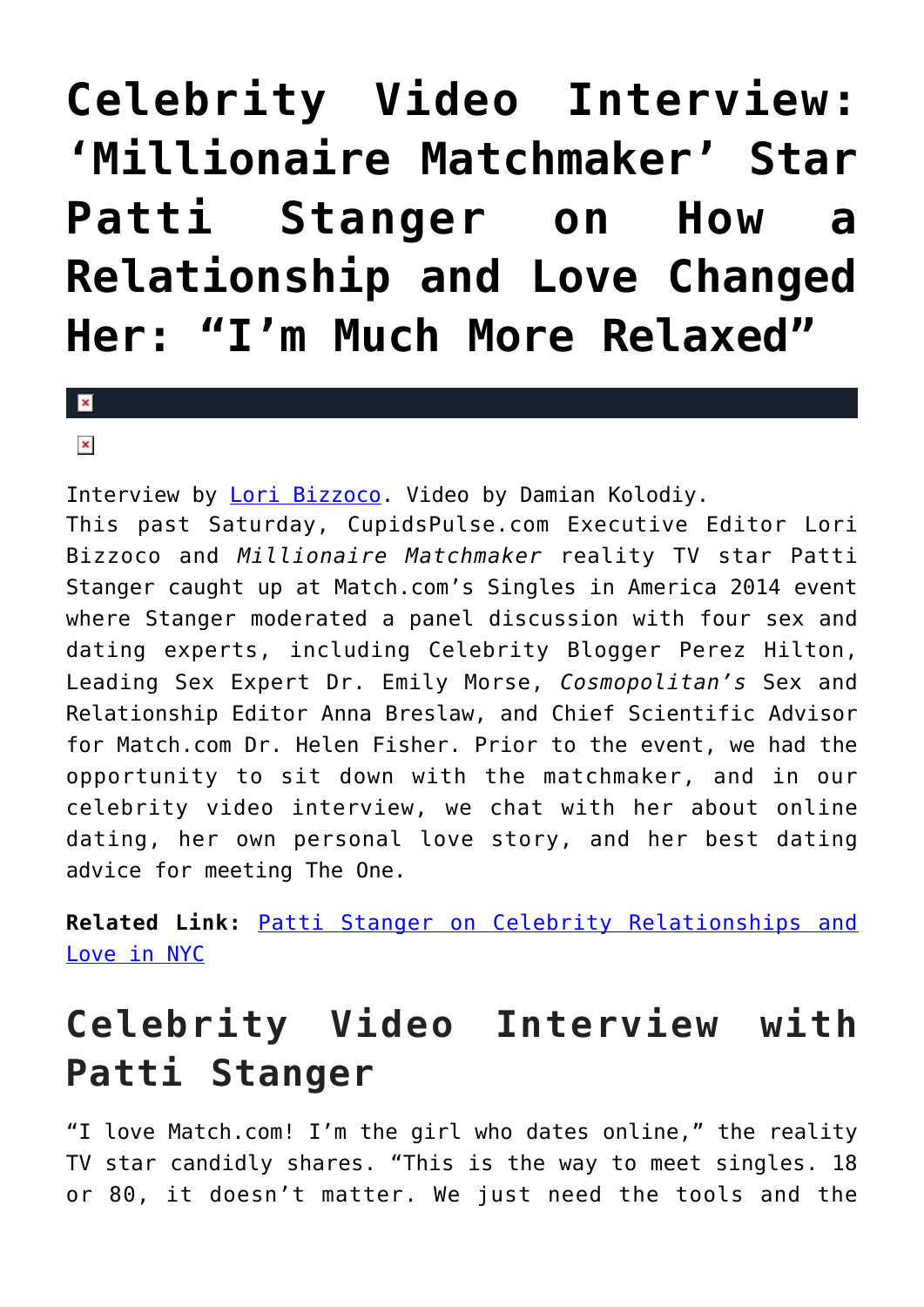ammunition to do it."

As for how finding love with fiancé David Krause has changed her? "I'm much more relaxed. I love nesting; I love staying home."

Watch our celebrity video interview above for more information.

*Tune in for* The Millionaire Matchmaker *on Bravo on Thursdays at 9/8c, and check out Stanger's line of jewelry at Shop by Bravo!*

*For more videos from CupidsPulse.com, check out our [YouTube](https://www.youtube.com/channel/UCP4G7LiNJEVZ7U0M24qXmfg) [channel](https://www.youtube.com/channel/UCP4G7LiNJEVZ7U0M24qXmfg).*

### **[Patti Stanger Has Three Tips](https://cupidspulse.com/38868/patti-stanger-three-tips-making-up-after-break-up-split/) [for Making Up After a Break](https://cupidspulse.com/38868/patti-stanger-three-tips-making-up-after-break-up-split/) [Up](https://cupidspulse.com/38868/patti-stanger-three-tips-making-up-after-break-up-split/)**

 $\pmb{\times}$ 

 $\boxed{\times}$  By Nicole Weintraub

Relationship expert*,* Patti Stanger recently revealed some tips on how to make up after a break up, especially if infidelity is involved, according to *[People](http://www.people.com/people/article/0,,20633970,00.html)*. Focusing on the recent breakup and cheating scandal of Rob Pattinson and Kristen Stewart, Stanger shares three tips on how to move forward in a relationship. First, you have to ignore your heart and trust what your brain is telling you. The second step is to get comfortable again. You will have to renegotiate boundaries and sort out what makes the two of you comfortable around each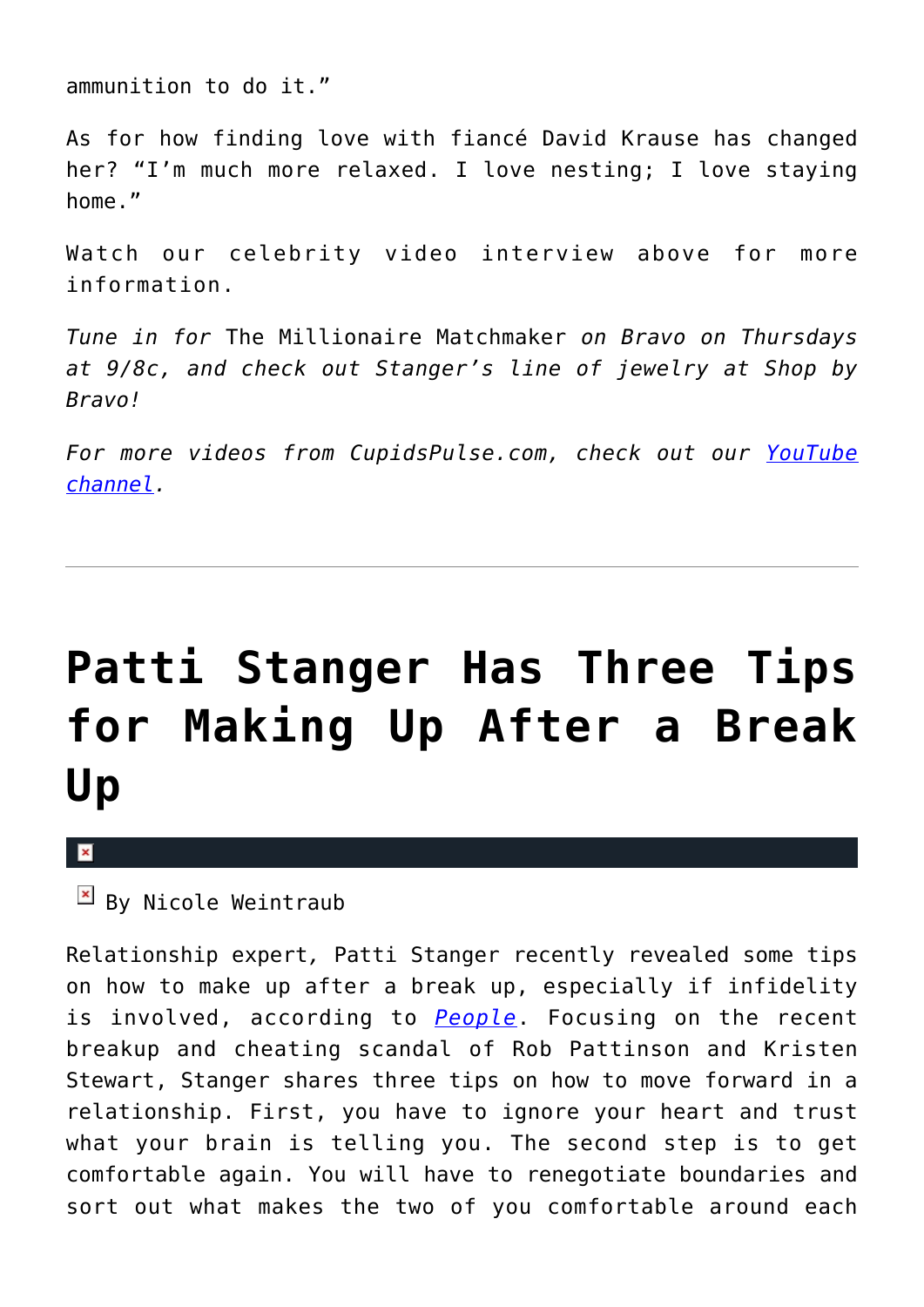other once more. Once you are comfortable, you will be able to start to trust one another again. The *Millionaire Matchmaker's* third and final step is to talk to an expert — a therapist that both partners trust. An unbiased third party will help to reconcile any issues that the couple may have.

#### **What are some ways to be friends after a split?**

#### **Cupid's Advice:**

Is it possible? Can you be friends with an ex after a breakup? Here are some tips on how to make it happen:

**1. Let bygones by bygones:** What may have happened in your relationship are no longer bounds in your new friendship. One of the toughest things is transitioning from lovers to friends. Be careful not to cross the line between friends and lovers.

**2. Tread lightly:** It may be difficult at first to decide what is appropriate behavior and conversation in your new friendship. Monitor how open you are with your ex because there may still be some hard feelings there.

**3. Patience is a virtue:** You will become better friends and more emotionally connected in due time. At first, it may be a rocky friendship but it will become easier in time.

**Are you friends with an ex? Share your stories with us below.**

### **[Patti Stanger Finds Love By](https://cupidspulse.com/33951/patti-stanger-love-searching-for-birth-family/)**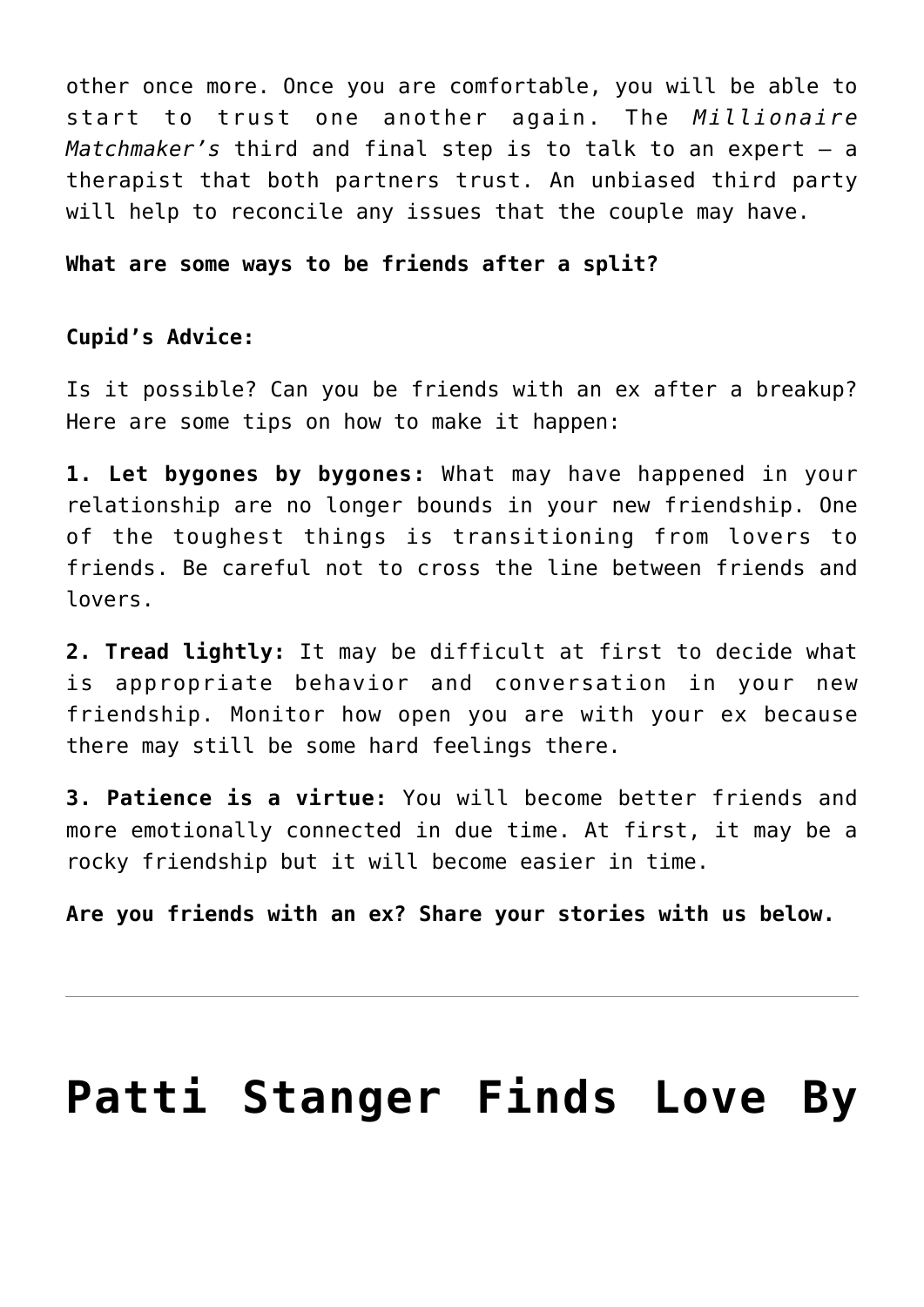## **[Searching For Her Birth](https://cupidspulse.com/33951/patti-stanger-love-searching-for-birth-family/) [Family](https://cupidspulse.com/33951/patti-stanger-love-searching-for-birth-family/)**

 $\mathbf{x}$ 

 $\boxed{\times}$  Patti Stanger might be the Millionaire Matchmaker, but she never seemed to be able to find a partner for herself. However, she hopes that's all about to change. A source to *[Celebuzz](http://www.celebuzz.com/2012-06-25/millionaire-matchmaker-patti-stanger-searching-for-biological-parents-believes-its-key-to-finding-true-love-exclusive/)* says that Stanger believes finding her birth parents will let her find the closure she needs. "She believes it has blocked her from meeting her mate," the source said. The whole experience will be captured by reality TV cameras, letting the world follow along with her. She already seems on her way to finding love: she's been dating mortgage broker David Krausse since meeting him on an online dating service.

# **[Millionaire Matchmaker: Patti](https://cupidspulse.com/22335/millionaire-matchmaker-bravo-tvpatti-stanger-helps-millionaires-drag-queen-frank-and-jason-find-personality-before-seeking-love/) [Stanger Helps Millionaires](https://cupidspulse.com/22335/millionaire-matchmaker-bravo-tvpatti-stanger-helps-millionaires-drag-queen-frank-and-jason-find-personality-before-seeking-love/) [Find Personality Before](https://cupidspulse.com/22335/millionaire-matchmaker-bravo-tvpatti-stanger-helps-millionaires-drag-queen-frank-and-jason-find-personality-before-seeking-love/) [Seeking Love](https://cupidspulse.com/22335/millionaire-matchmaker-bravo-tvpatti-stanger-helps-millionaires-drag-queen-frank-and-jason-find-personality-before-seeking-love/)**

×

**BRAVO's The Millionaire Matchmaker** Patti meets up with drag queen Frank (who sometimes impersonates Patti herself!) and gives him tips to be himself while dating, instead of the larger than life personality he sometimes embodies. As a "celebrity", Frank and Patti discuss the good and the bad about dating when you're well known. Going from too much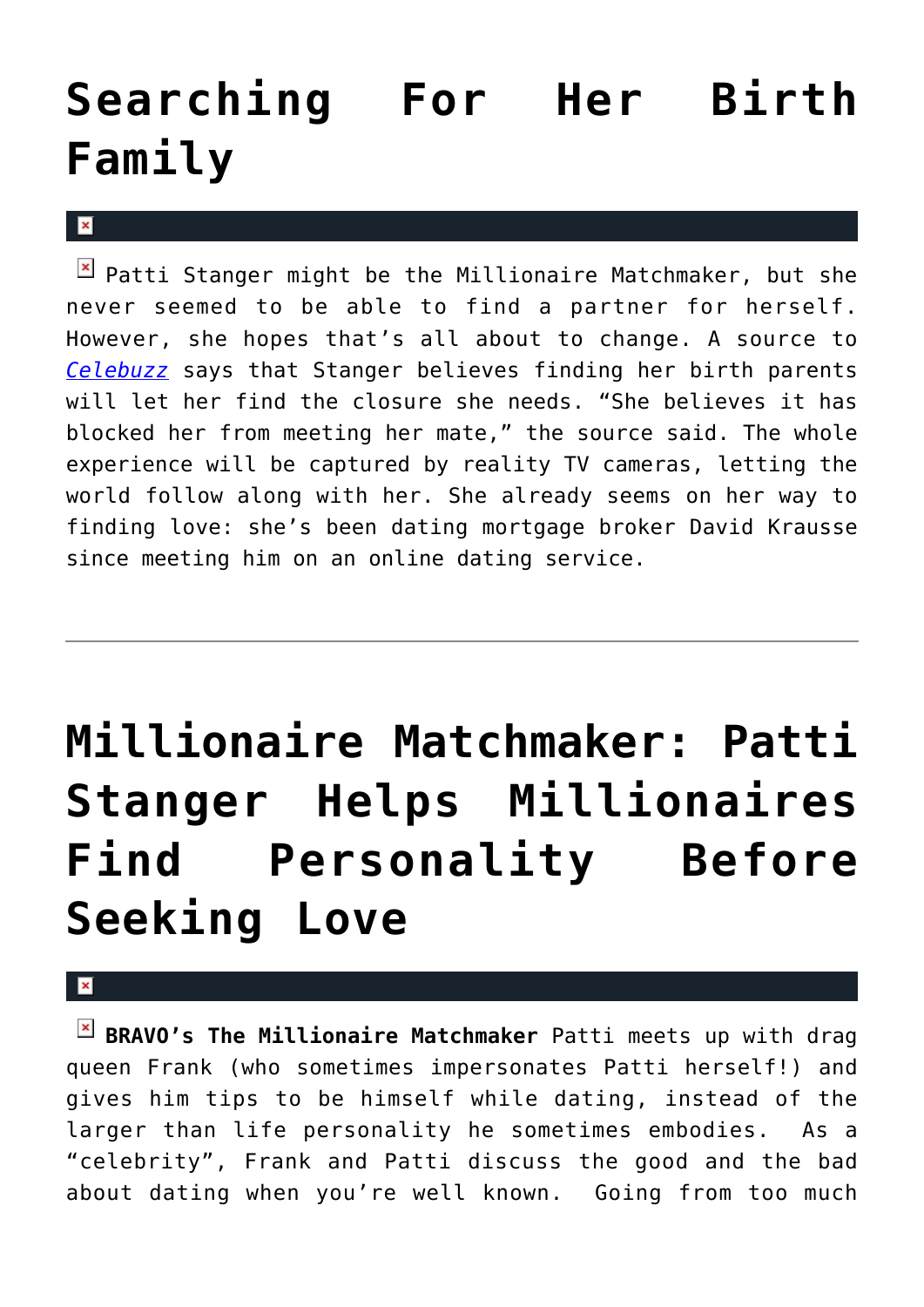personality to zero personality, Patti's other client this week, Jason, is way too uptight and needs to loosen up to find a match. Keltie, a body movement coach meets with Jason to help him relax. Will he be able to take what he learns and apply it to dating, or will he leave all his new moves at the dance studio? Find out this **Tuesday 11/8 @ 9/8c** on **BRAVO's The Millionaire Matchmaker**

Thinking Like a Drag Queen: Patti Stanger and her millionaire female impersonator are on the same page.

Pulling the Stick Out: Patti Stanger has this millionaire go to a dance class to find some personality.

Thinking Like a Drag Queen

Pulling the Stick Out

## **[Millionaire Matchmaker: The](https://cupidspulse.com/21430/bravo-tv-millionaire-matchmaker-abe-cruz-david-cruz-brothers-find-love-with-patti-stanger-help/) [Cruz Brothers Search for "The](https://cupidspulse.com/21430/bravo-tv-millionaire-matchmaker-abe-cruz-david-cruz-brothers-find-love-with-patti-stanger-help/) [One" with Patti Stanger's](https://cupidspulse.com/21430/bravo-tv-millionaire-matchmaker-abe-cruz-david-cruz-brothers-find-love-with-patti-stanger-help/) [Assistance](https://cupidspulse.com/21430/bravo-tv-millionaire-matchmaker-abe-cruz-david-cruz-brothers-find-love-with-patti-stanger-help/)**

#### $\mathbf x$

**BRAVO's The Millionaire Matchmaker:** This week Patti takes on broken-hearted brothers who are ready to make a change and find "the one." The bodybuilding brothers certainly have the cards stacked against them. Older brother Abe spent the last three years in prison and younger brother David married young only to be cheated on, leading to divorce at 24. Patti has a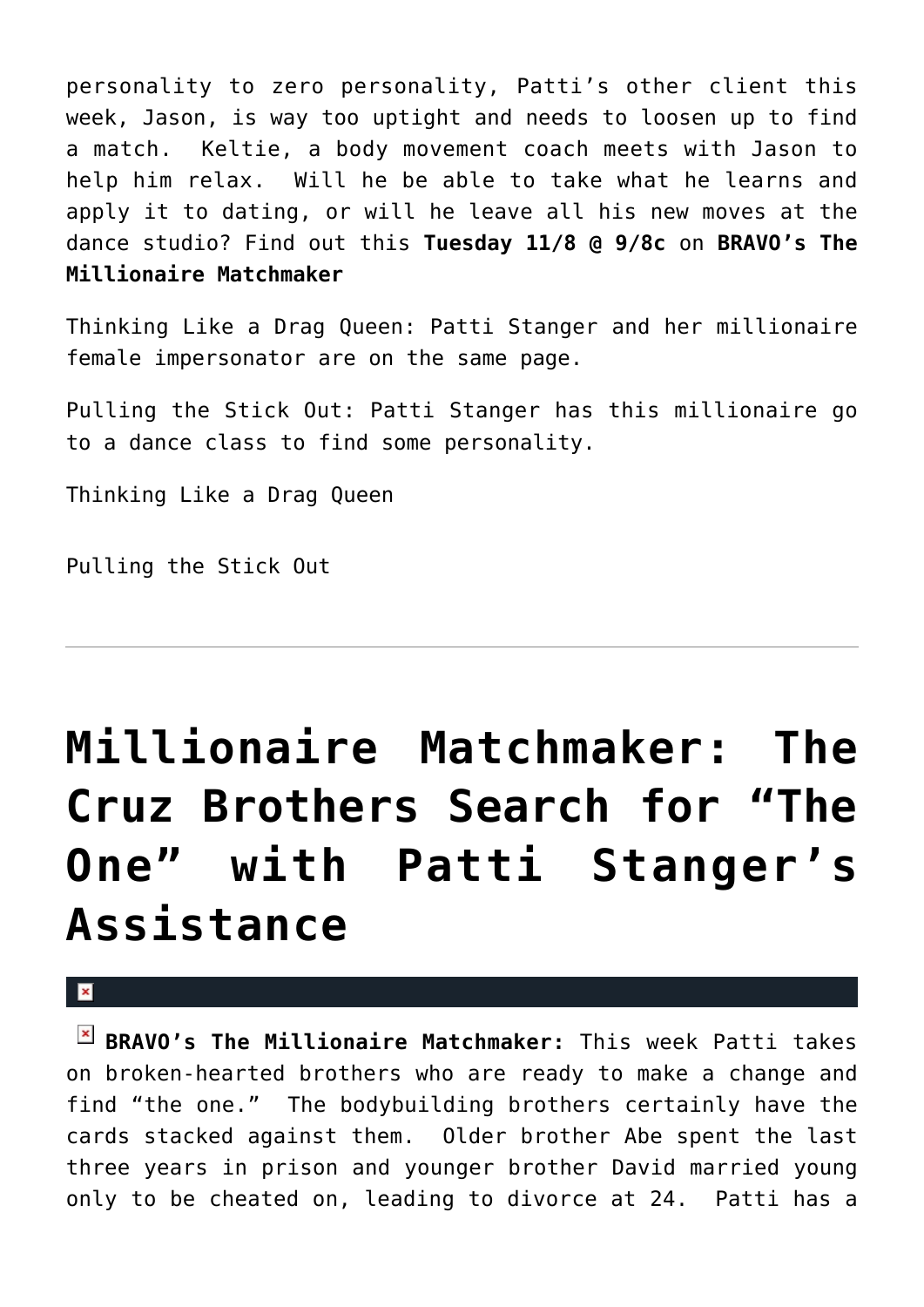good feeling about these guys, but will she be successful in finding women who can look beyond their troubled pasts? Find out this **Thursday 10/13 @ 9/8c on BRAVO's The Millionaire Matchmaker**

· Venturing into the World of Abe Cruz: This millionaire was incarcerated for the past three years but is determined to turn his life around. http://bravo.ly/oLCIub

· Got Burned Young: David Cruz got burned as a young guy and is now trying to do the right thing. http://bravo.ly/oR5OJ3

**Venturing into the World of Abe Cruz**

**Got Burned Young**

## **[Millionaire Matchmaker: Patti](https://cupidspulse.com/21138/millionaire-matchmaker-bravo-tv-patti-stanger-helps-ayinde-alakoye-mitch-gordon-find-true-love/) [Stanger Helps Ayinde and](https://cupidspulse.com/21138/millionaire-matchmaker-bravo-tv-patti-stanger-helps-ayinde-alakoye-mitch-gordon-find-true-love/) [Mitch find True Love](https://cupidspulse.com/21138/millionaire-matchmaker-bravo-tv-patti-stanger-helps-ayinde-alakoye-mitch-gordon-find-true-love/)**

 $\mathbf{x}$ 

#### $\pmb{\times}$

**BRAVO's The Millionaire Matchmaker** Patti's client's this week need some help, but nothing too challenging for Patti to tackle. Her first client is looking for perfection, but on the way to perfection will find every fault with a potential mate. On the other hand, Patti's other client doesn't know when to hold back and keep his mouth shut. These rusty daters are depending on Patti's expertise, but will she come through and find these men the love they've been searching for? Find out Tonight **10/6 @ 9/8c on BRAVO's The Millionaire Matchmaker** Fault Finding Territory: Patti Stanger believes this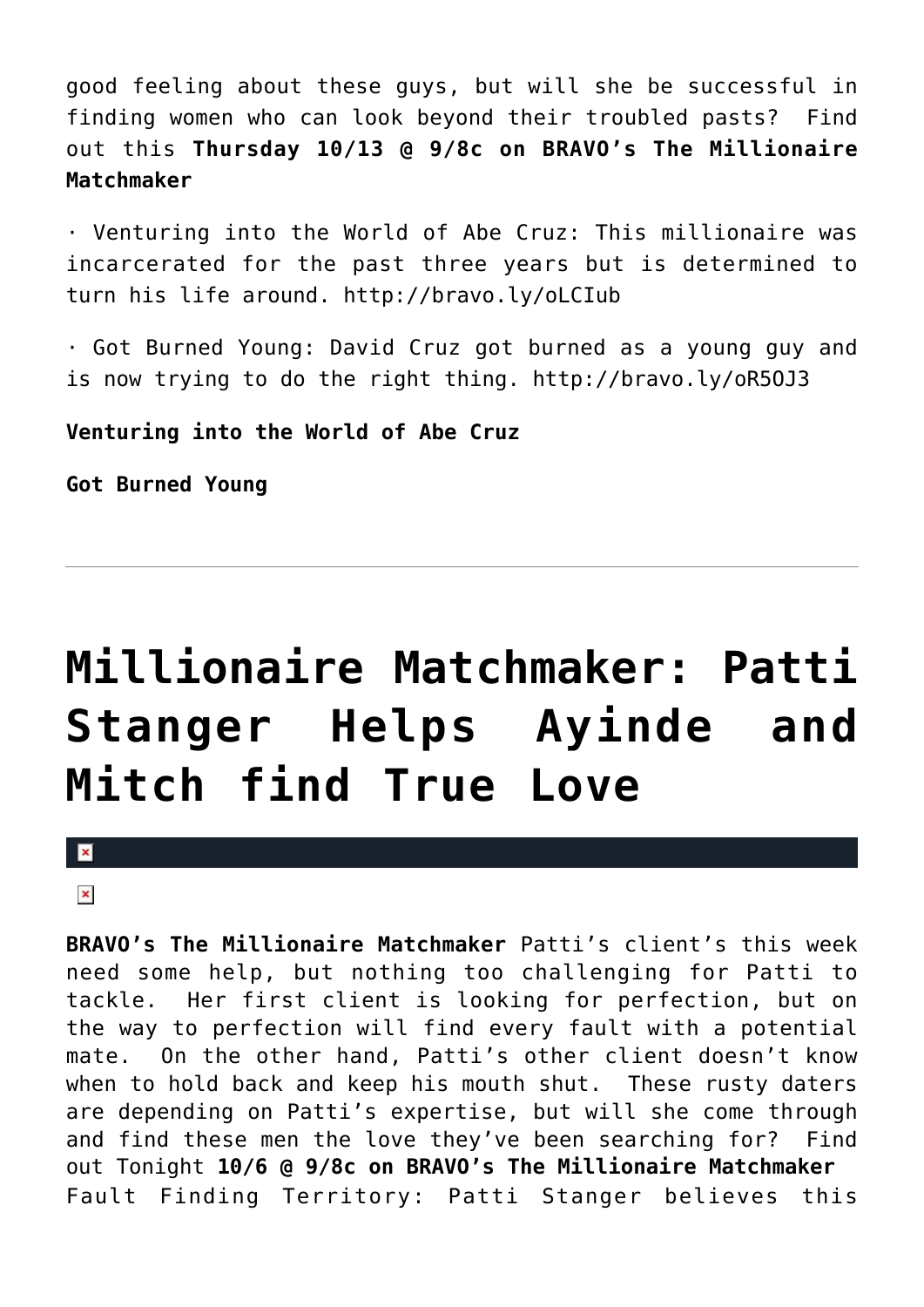millionaire is headed towards being a fault-finding, nitpicking millionaire. http://bravo.ly/ntlU8q Vomit Too Much Information: Patti Stanger helps this millionaire who is a bit rusty in the dating world. http://bravo.ly/nnXCcg

Fault Finding Territory

Vomit Too Much Information

## **[Millionaire Matchmaker: Patti](https://cupidspulse.com/20368/millionaire-matchmaker-patti-stanger-helps-emma-ridley-pole-dancing-instructor-frank-stiles-plastic-surgeon-break-bad-habits-bravo-tv/) [Stanger Brings Out the Big](https://cupidspulse.com/20368/millionaire-matchmaker-patti-stanger-helps-emma-ridley-pole-dancing-instructor-frank-stiles-plastic-surgeon-break-bad-habits-bravo-tv/) [Guns to Help Emma and Frank](https://cupidspulse.com/20368/millionaire-matchmaker-patti-stanger-helps-emma-ridley-pole-dancing-instructor-frank-stiles-plastic-surgeon-break-bad-habits-bravo-tv/)**

#### $\mathbf x$

**BRAVO's The Millionaire Matchmaker, Thursday 9/22 @ 9/8c:** Patti has her hands full this week when one client, Emma, refuses to get over her masculine tendencies, while the other client, Frank, suffers from some pretty serious control issues. Emma and Frank are both desperate to find love, but if they don't learn how to let someone in–not just into their bedrooms, but into their hearts–they will never fall in love. Patti must bring out the big guns this week to help Emma set her sights a little higher than just any guy that is available, and to help Frank take his guard down and let a girl stay past 5 o'clock in the morning. Will Patti succeed?

**Breaking Control Habits: Patti Stanger brings in a life coach to help her millionaire break his bad habits.**

Breaking Control Habits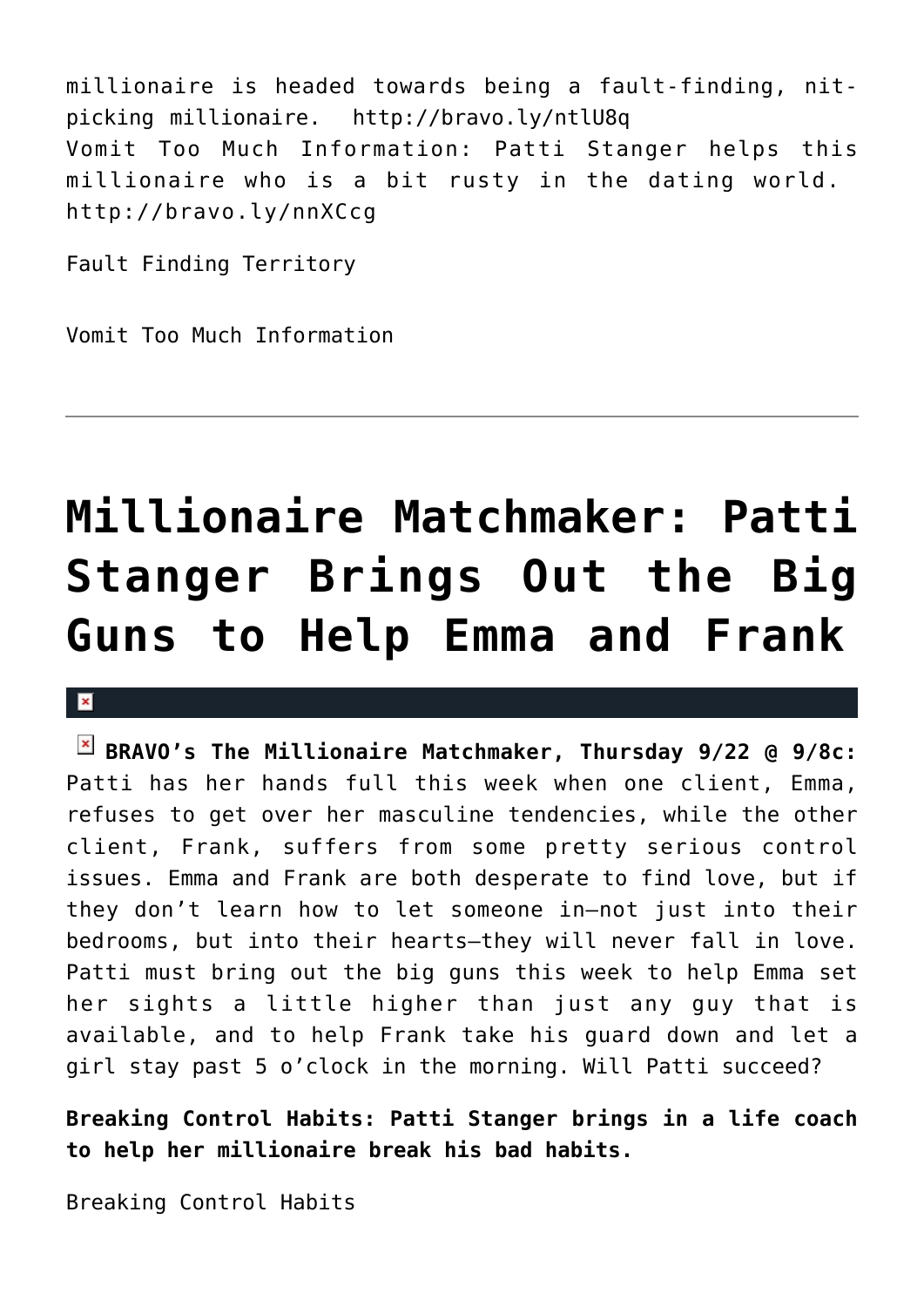**Going Against Her Human Nature: This millionairess must listen to Patti Stanger and Patti warns her that this process will be hard.**

Going Against Her Human Nature

## **[Bravo Crossover: Million](https://cupidspulse.com/20136/patti-stanger-finds-date-for-million-dollar-listing-madison-hildebrand-on-bravo-tv-millionaire-matchmaker/) [Dollar Listing's Madison](https://cupidspulse.com/20136/patti-stanger-finds-date-for-million-dollar-listing-madison-hildebrand-on-bravo-tv-millionaire-matchmaker/) [Hildebrand on Millionaire](https://cupidspulse.com/20136/patti-stanger-finds-date-for-million-dollar-listing-madison-hildebrand-on-bravo-tv-millionaire-matchmaker/) [Matchmaker](https://cupidspulse.com/20136/patti-stanger-finds-date-for-million-dollar-listing-madison-hildebrand-on-bravo-tv-millionaire-matchmaker/)**

 $\mathbf{R}$ 

**BRAVO's The Millionaire Matchmaker 5, Airing Thursday 9/15 @ 9/8c:** Patti takes on another Bravo star this week, trying to find love for the lonely. Million Dollar Listing's Madison is one of Patti's clients and while he wants to find love, he just doesn't have the time. Meanwhile, Patti's other client may need more help than your basic mixer. Eric meets with a psychotherapist in the hopes that it will lead him to love. Will these single men walk away with the love they've been looking for or will Patti need to put in extra work for these bachelors?

Madison Hildeband's Past Relationships: Patti Stanger meets Madison Hildebrand and gets right down to the nitty gritty.

Getting the Intel: Patti Stanger sends this millionaire to see a psychotherapist so she can clean him up and help him meet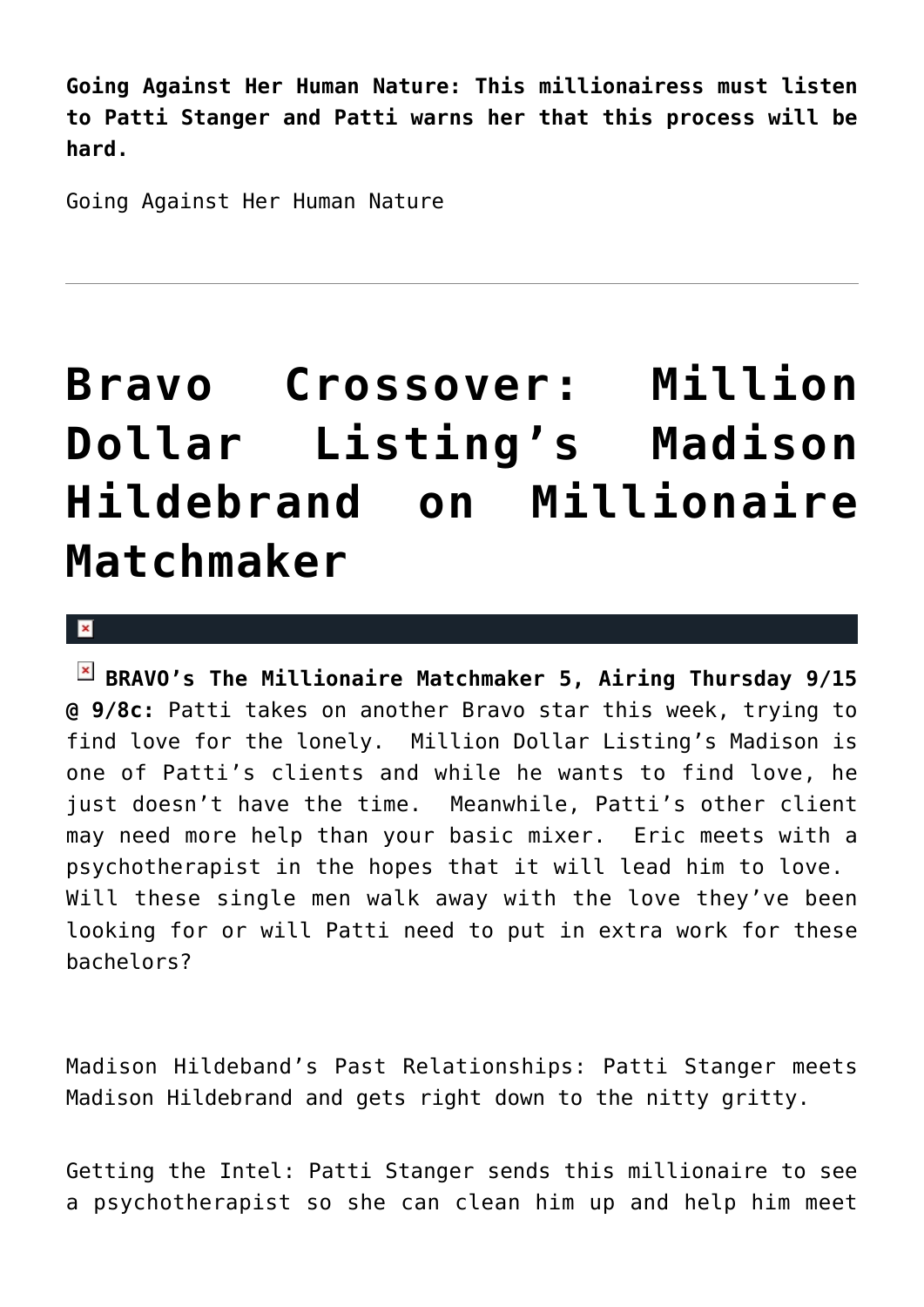## **[Millionaire Matchmaker: Patti](https://cupidspulse.com/18625/cupidspulse-interviews-millionaire-matchmaker-patti-stanger/) [Stanger on Being Single,](https://cupidspulse.com/18625/cupidspulse-interviews-millionaire-matchmaker-patti-stanger/) [Celebrity Relationships and](https://cupidspulse.com/18625/cupidspulse-interviews-millionaire-matchmaker-patti-stanger/) [Love in NYC](https://cupidspulse.com/18625/cupidspulse-interviews-millionaire-matchmaker-patti-stanger/)**

#### $\vert \mathbf{x} \vert$

By [Lori Bizzoco](http://cupidspulse.com/104596/lori-bizzoco/)

Can't get enough of Patti Stanger and her millionaires? Here at Cupid's Pulse, we can't either. That's why we were excited to talk to her about the upcoming premiere of The Millionaire Matchmaker.

This season, Patti and her team (Chief Operating Officer, Destin Pfaff, and his fiancée, Vice President of Matchmaking, Rachel Federoff), are back in her hometown of Los Angeles, ready to put their matchmaking skills to work to find love for those millionaires and one millionairess. Newly-single and ready to step out into the dating world again, Patti not only is looking for love for her clients this season, but she is also on the prowl herself, looking for her very own "Mr. Right."

That's right! Patti is back and she's skinnier, nicer and single as ever! Cupid's Pulse participated in a recent media conference call where Patti offered some words of wisdom and insight on what we can expect to see this season: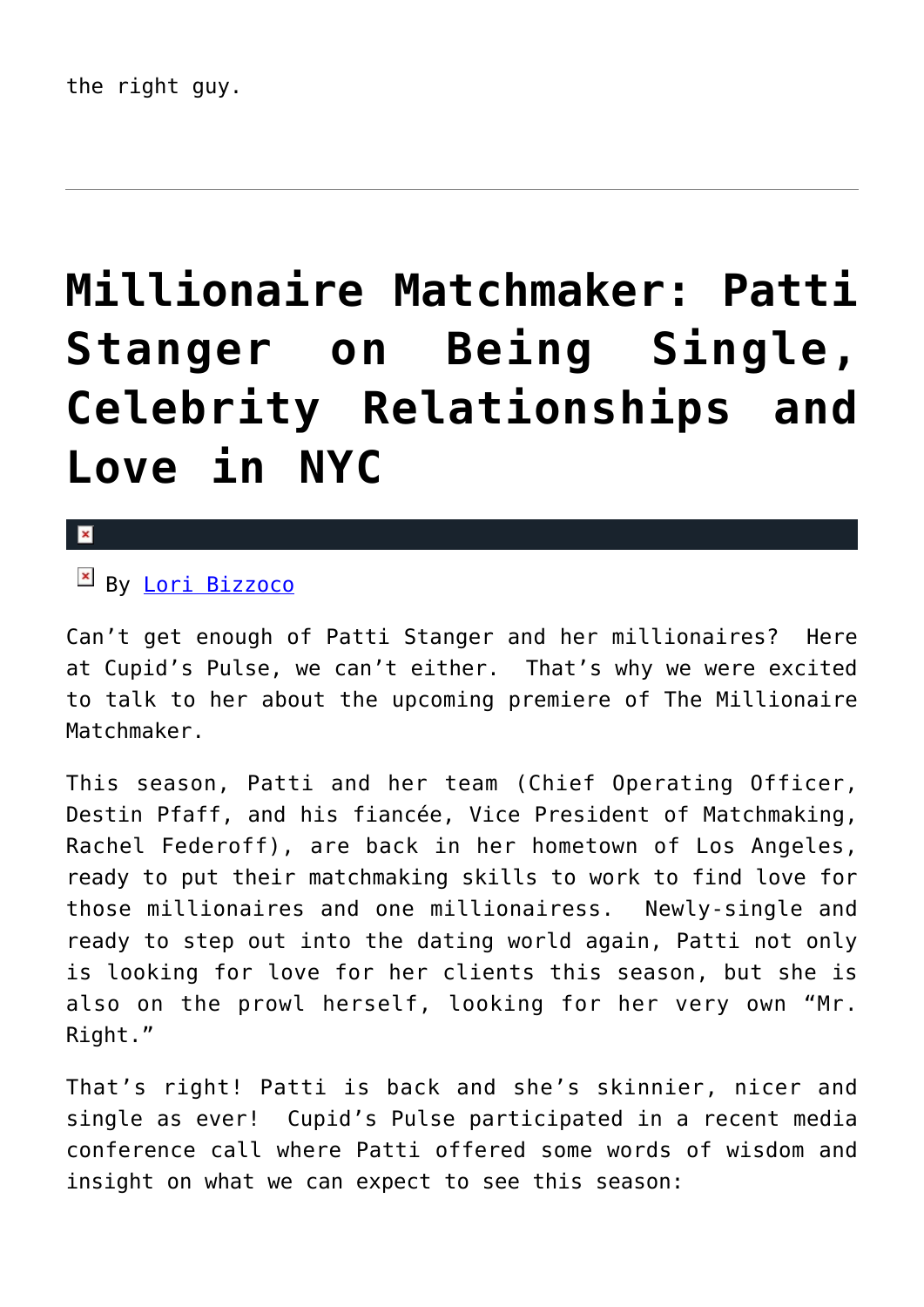**This season, you're going to be featured on dates. Can you tell us about your experience?**

Yes. In the  $13<sup>th</sup>$  episode, I actually date and do the mixer process. It was the scariest time of my life. When I'm dating, I am a totally different Patti. I'm soft, subdued, and submissive — completely different than business Patti. My ex used to ask, "Can we switch the business mode off and go back to sweet Patti?" My show-runner turned to me one day and said, "No one is going to believe you. They are going to think you are acting." I'm very quiet when I date – that's just how I am.

#### **Related Link:** [Find Out Why You're Single](http://cupidspulse.com/find-out-why-youre-single-it-just-hasnt-happened-yet-author-karin-anderson/)

### **Is there something now you realize about dating on-camera that you didn't before?**

Yes. I've realized that I usually tend to date down. I've never dated a rich guy. This guy I met on the show is probably one of the richest guys that I've dated, and he isn't even that rich. I think I would like to date a millionaire, but I think it would be nice if I did it off-camera. I'd like to date someone who makes equal or more money than me and romances me that way, but I haven't met anyone like that. I would still have to be sexually attracted to them. One question on my application is: "Would you rather have looks or money?" I'm a looks-person, whereas a money-person is someone who doesn't care about that. The reason that I say that is, getting looks *and* money together is *really* hard to find. It is never easy, especially at my age.

#### **What are your thoughts about having a baby?**

I would not have a baby without a man. It's not that I couldn't, but I wouldn't feel comfortable. I am adopted, and my mom was married three times. I had a lot of issues with that. I've wanted a kid forever, and I've wanted to adopt, but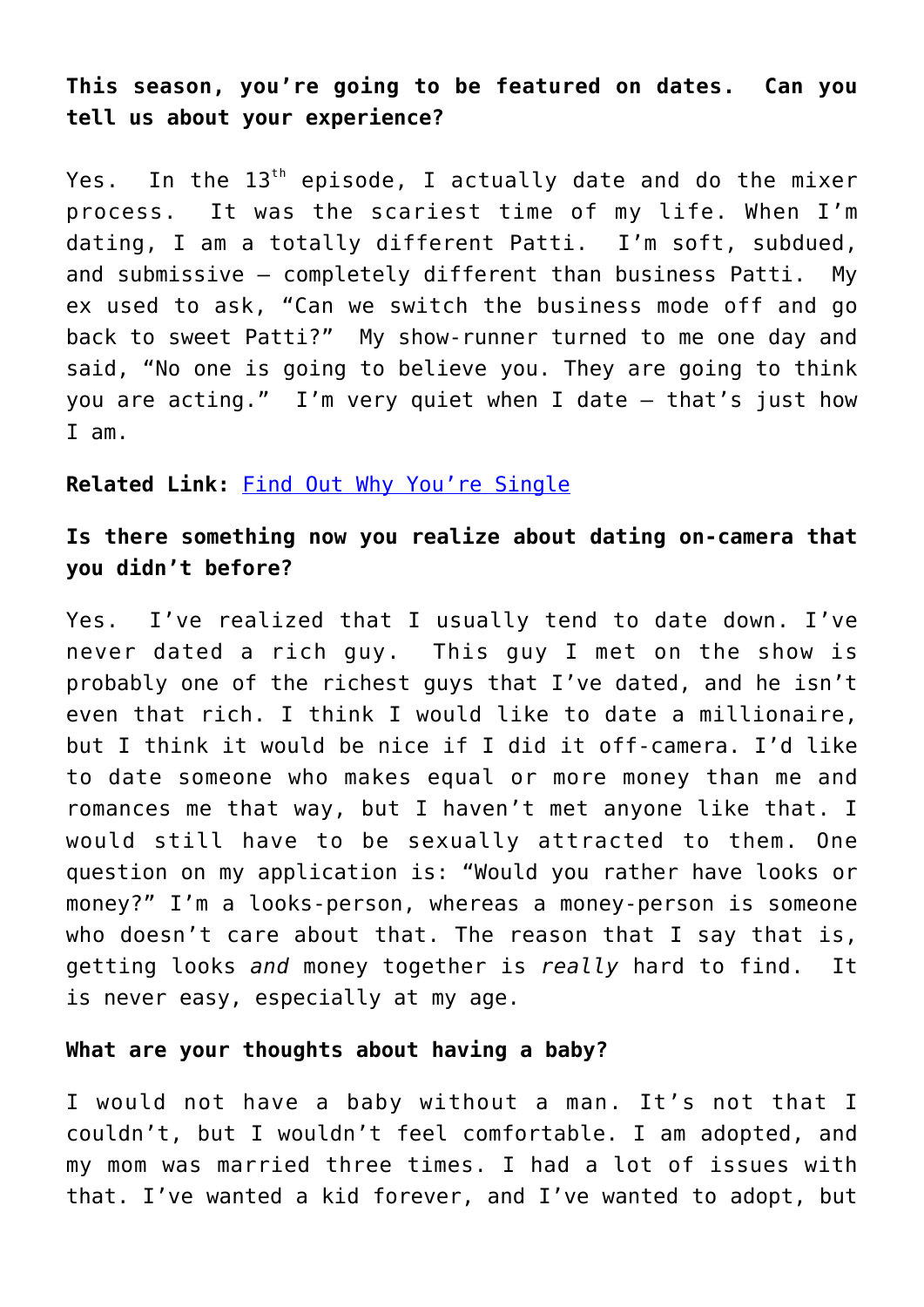I want to have a partner when I do it.

**How did guest stars Jenny McCarthy, Tori Spelling, and Perez Hilton impact your show this season?**

Jenny is one of my closest friends. Actually, she was one of my first famous friends. She comes on the show to help a guy who is kind of a nerd in Silicon Valley find his sex appeal and figure out what to say on a date.

Tori is on the second episode. We have a multi-millionaire who believes that when you're pregnant, you have to stop working and never work again. He doesn't think that you can do both at the same time. So I wanted to show him that Tori didn't live off her family's money. She built her own career, and she didn't marry rich. Tori proves that you can work and also have babies — and chickens too (she has an animal farm in her house)!

I really wanted Perez to date, but he didn't want to do it on camera, so we met at his house. He is adorable and lost all that weight, so he looks hot and happening. He actually interviewed me for his online show and asked a lot of personal questions. He really has an ear for music and has been my source of music inspiration. It is going to be really fun – he is a really good interviewer, and a different person these days. Since he lost the weight, he is nicer. I think that's what happened to both of us  $-$  we both lost weight, and now we are nicer. At least, that's what people tell me. You tell me when you watch  $-$  do I still have the bitch in me?

**Related Link:** [Tori Spelling Calls Dean McDermott Her Soul Mate](http://cupidspulse.com/90210-actress-tori-spelling-calls-husband-dean-mcdermott-soul-mate/)

**Last season, we interviewed Millionairess Beth Shak. She ended up surprising us all by bringing her "gay husband" on the date with her. What shockers can we expect to see this season?**

We only have one millionairess this season. I wanted more, but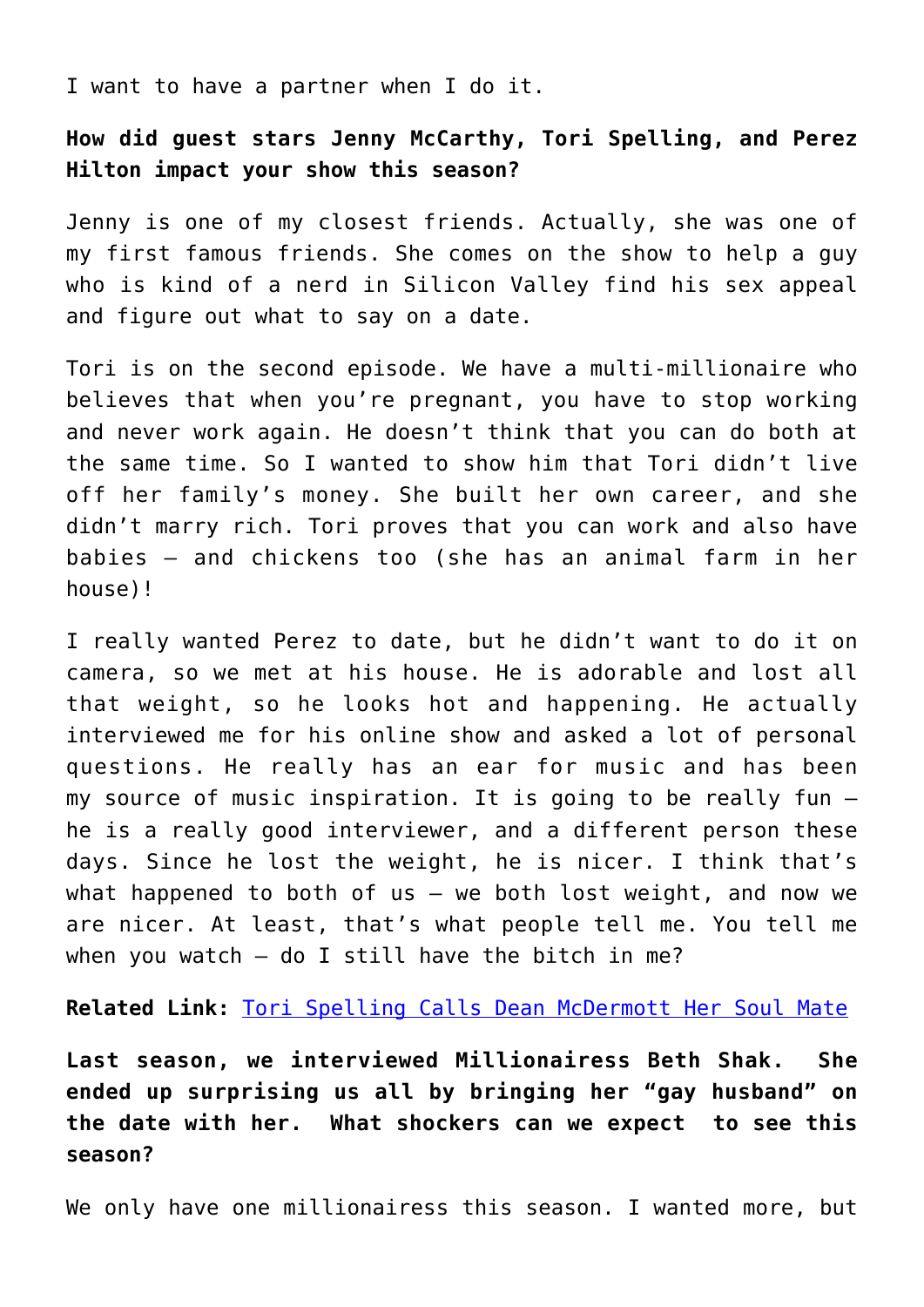Bravo didn't want it. They had a nightmare with the women last season. But, we do have one woman who is British and owns a stripping facility. She probably makes Shawna look sane. When you see this girl, you'll have to tell me what you think. I give her the most amazing guy, and she doesn't see it.

### **Are there any celebrities out there who you'd like to help find love?**

Well, I probably would put George Clooney in boot camp with Tiger Woods, Jesse James, and Arnold Schwarzenegger. Although, I think George is a serial monogamous. He dates someone for two years, and then gives his woman a parting gift. He is like Simon Cowell — you get cash and a car. He is not as bad as Tiger, Jesse, and Arnold though. They are in a world of their own.

Other than that, I would probably want to help Sandra Bullock, because I feel so bad for her. I would set her up with someone outside of Hollywood.

In fact, there are a lot of girls in Hollywood that need to look for love off of the red carpet. J. Lo is going to be one of them. It's like I've said: no Hollywood husband is safe. She needs an entrepreneur, who lets her shine on the carpet; who has way more money that she does, like billionaire status; who gives her the world, but lets her walk the carpet alone. Because her life with Marc Anthony was like they were competing in the boardroom and in the bedroom. It's never going to work. I knew it wouldn't work. I mean, she was literally unengaged to Ben Affleck for five minutes, and then went straight to Marc Anthony and married him a week later. It was ridiculous.

#### **What are your thoughts on Jennifer Aniston?**

We don't know what goes on behind closed doors. But, the guy she is with now is pretty good for her. He produces and writes major movies, and he acts. He is a triple-play for her, which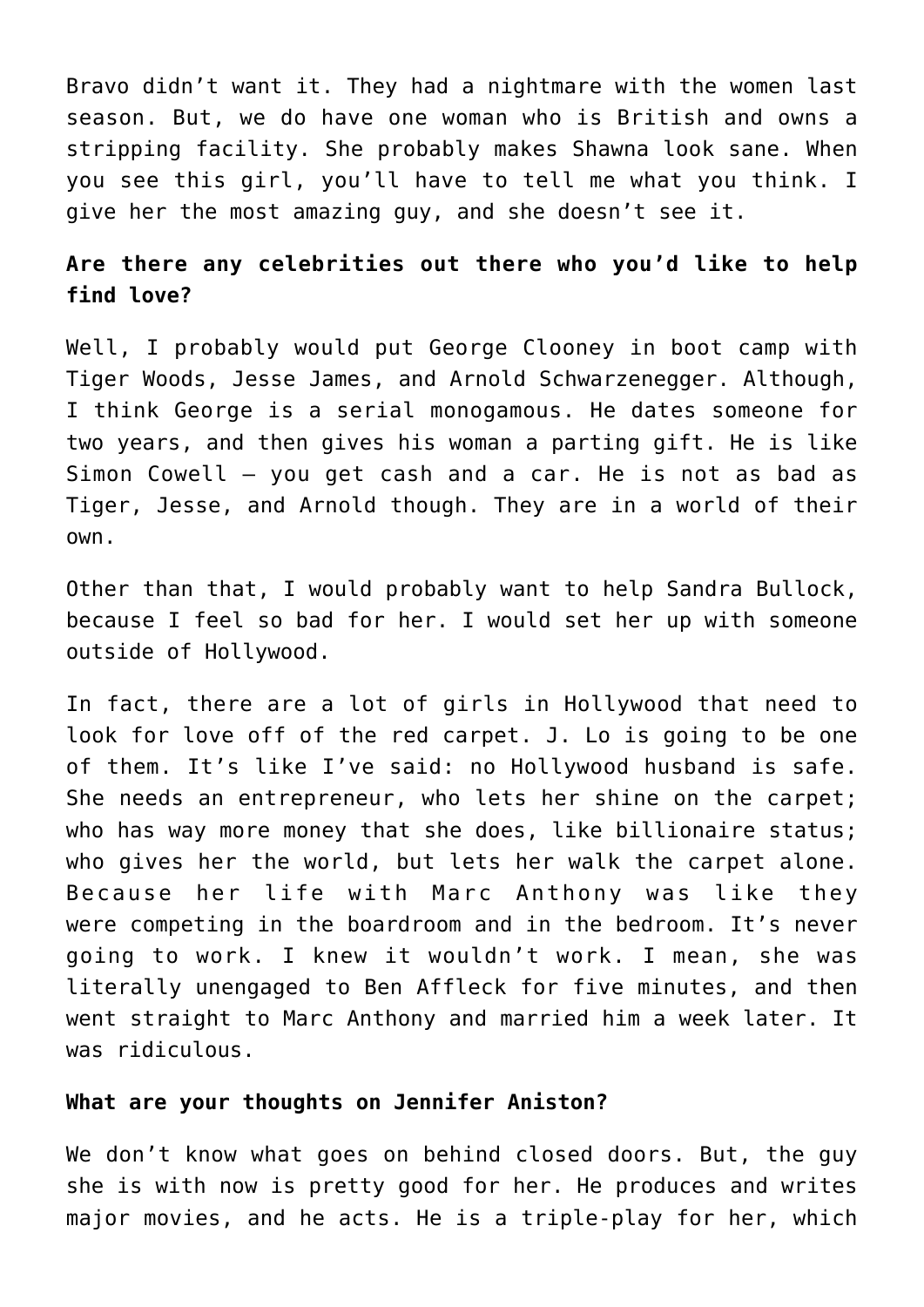is a good fit for her right now. I'm hoping that they work out. And I hope his  $Ex$  finds someone, but if not, she can give me a call.

### **What advice would you give to singles in New York City based on your experience last season?**

The problem is that there are five women to one guy and the men in NYC know that they have the power, whereas in LA, it is much closer to 50/50. For women, it is a terrible thing to be in a city where you feel like you don't have power. Eventually, they get bitter. So one of the rules I would say to single girls in NYC is keep your appearances up — look good, hit the gym, put some lipstick on — and then be nice to the men. They might notice you more if you are sweet and not bitter towards them.

### **If you could share five tough dating rules that everyone should live by, what would they be?**

1) TMI — too much information.

2) Two-drink maximum. Women tend to share too much information when they drink too much, and then the guy gets scared…and they are no longer dating.

3) Let the man lead, and if you are the man, lead!

4) No sex before monogamy is my fourth rule. Obviously, this one is a major rule. If you sleep with him too soon, you may feel like you are in love, even if he is a loser.

5) My last rule would probably be that if you're dating, but nothing is working for you, don't fret. The right man or woman is probably just around the corner. It's usually those down times that you have to give in to. Once you give in to it, the phone will start ringing. I learned that lesson the hard way.

Or, if you're still in doubt, refer to what the matchmaker often says, "It's all in the kiss!"

Keep your eye out for the Season Premiere of BRAVO's **The**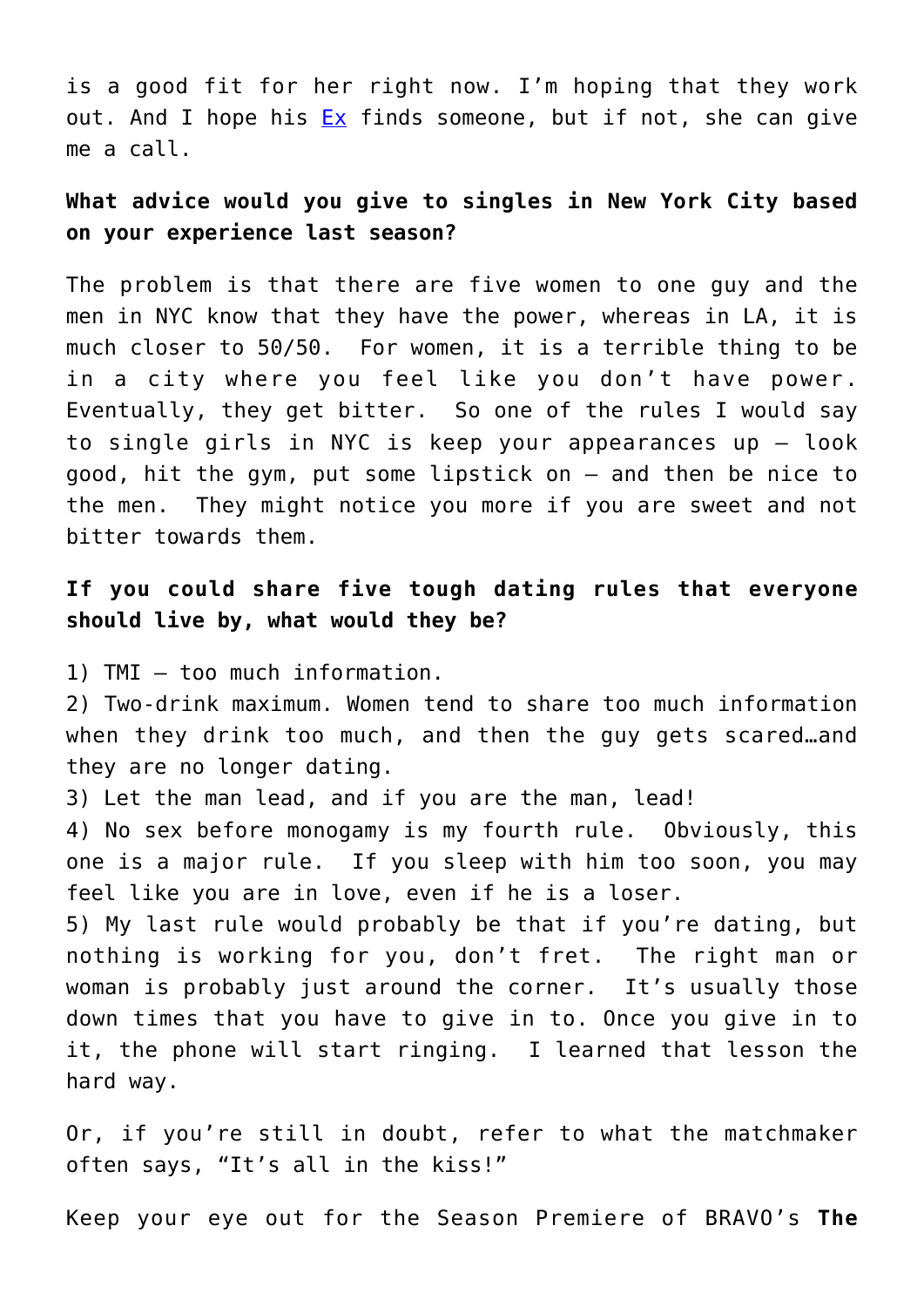### **[Millionaire Matchmaker: Patti](https://cupidspulse.com/18657/millionaire-matchmaker-single-patti-stanger-premieres-on-bravo/) [Stanger is Back, Single and](https://cupidspulse.com/18657/millionaire-matchmaker-single-patti-stanger-premieres-on-bravo/) [Ready to Mingle](https://cupidspulse.com/18657/millionaire-matchmaker-single-patti-stanger-premieres-on-bravo/)**

#### $\mathbf{x}$

 $\pmb{\times}$ 

\***SEASON PREMIERE**\* of **BRAVO's The Millionaire Matchmaker 5, Monday 8/15 @ 9/8c**

Patti is back! And back where she belongs, among the beautiful blondes that need her dating guidance on the West Coast. After a stint in NYC, Patti is happy to be back in LA to tackle the troublesome single scene. Patti's first client Michael seems to be the complete package. But is it possible that he is as good as he seems? Patti digs deep to figure out what his issues are and why he is still single. Will Patti make her mark on California and keep her clients happy, or are there some drama-filled dates in this matchmaker's future?

Single and Ready to Mingle: Patti Stanger is back in LA and back on the dating scene.

Too Good to be True: Patti Stanger tries to figure out why a good-looking guy like Michael would be single.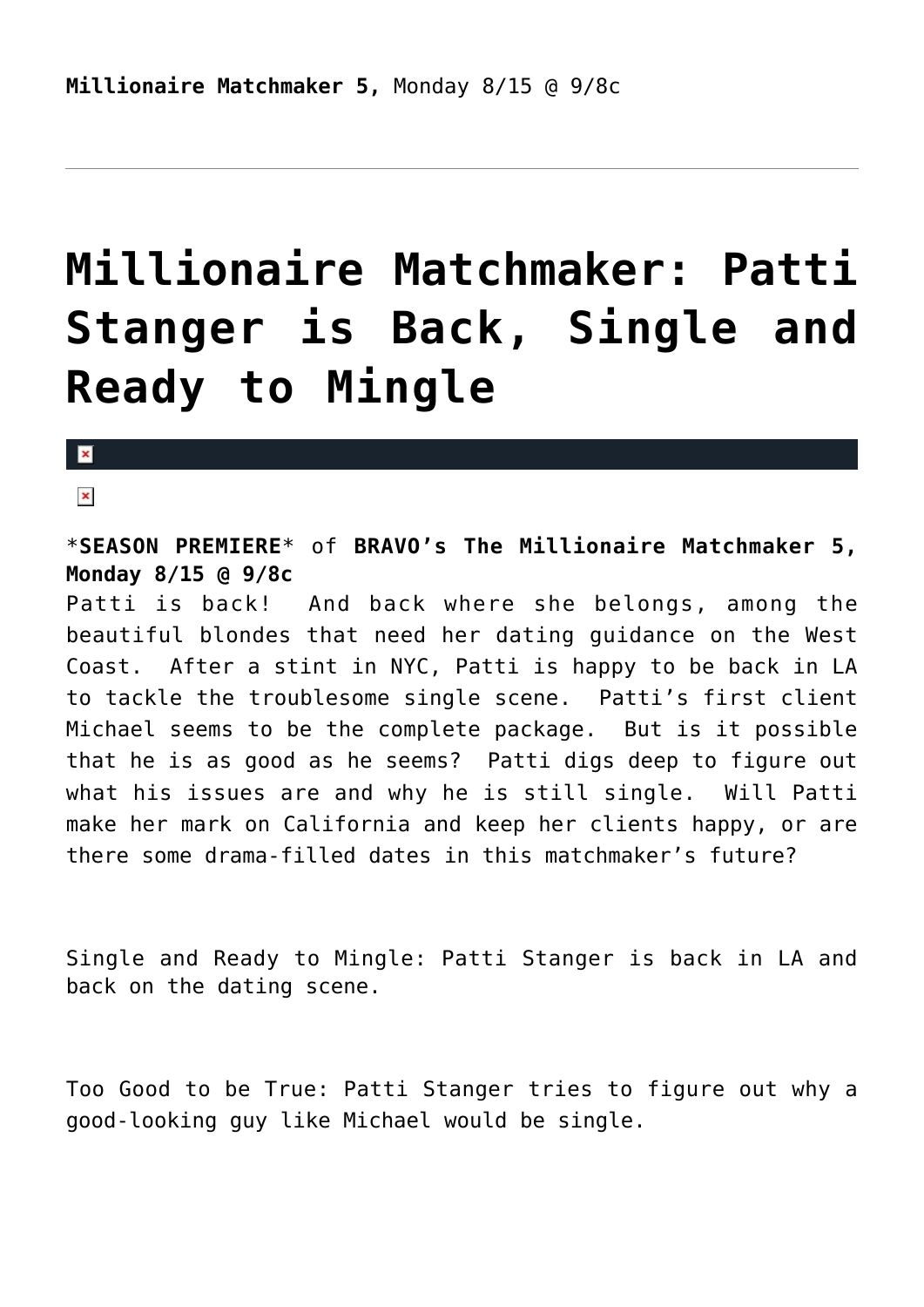## **[Advanced Clips: Bravo's](https://cupidspulse.com/9312/advanced-clips-bravo%e2%80%99s-millioniare-matchmaker-finale/) [Millioniare Matchmaker Finale](https://cupidspulse.com/9312/advanced-clips-bravo%e2%80%99s-millioniare-matchmaker-finale/)**

 $\vert \mathbf{x} \vert$ 

–>

 $\boxed{\times}$  Patti's returns to a former (and crazy!) client as she rounds out her stay in New York City. Will Patti finally be able to tame Stacey and prove that she knows what's right for her? This troublesome client won't go down without a fight, and proves it once again during a lie detector test. On the other hand, Patti's second client is a good guy who tends to pick the wrong women. Will he learn from Patti and be able to avoid falling for a gold digger? And will Patti get the final word when it comes to Stacey? Find out tomorrow night **January 11 @ 9/8c** on the **\*FINALE\* of BRAVO's The Millionaire Matchmaker**

[Taking a Lie Detector Test: Patti Stanger gives this](http://www.bravotv.com/the-millionaire-matchmaker/season-4/videos/taking-a-lie-detector-test) [millionairess another shot but first has her take a lie](http://www.bravotv.com/the-millionaire-matchmaker/season-4/videos/taking-a-lie-detector-test) [detector test.](http://www.bravotv.com/the-millionaire-matchmaker/season-4/videos/taking-a-lie-detector-test)

[Gold Digger or Not: Patti Stanger helps former NFL player](http://www.bravotv.com/the-millionaire-matchmaker/season-4/videos/gold-digger-or-not) [Freddie Mitchell on how to spot a gold digger.](http://www.bravotv.com/the-millionaire-matchmaker/season-4/videos/gold-digger-or-not)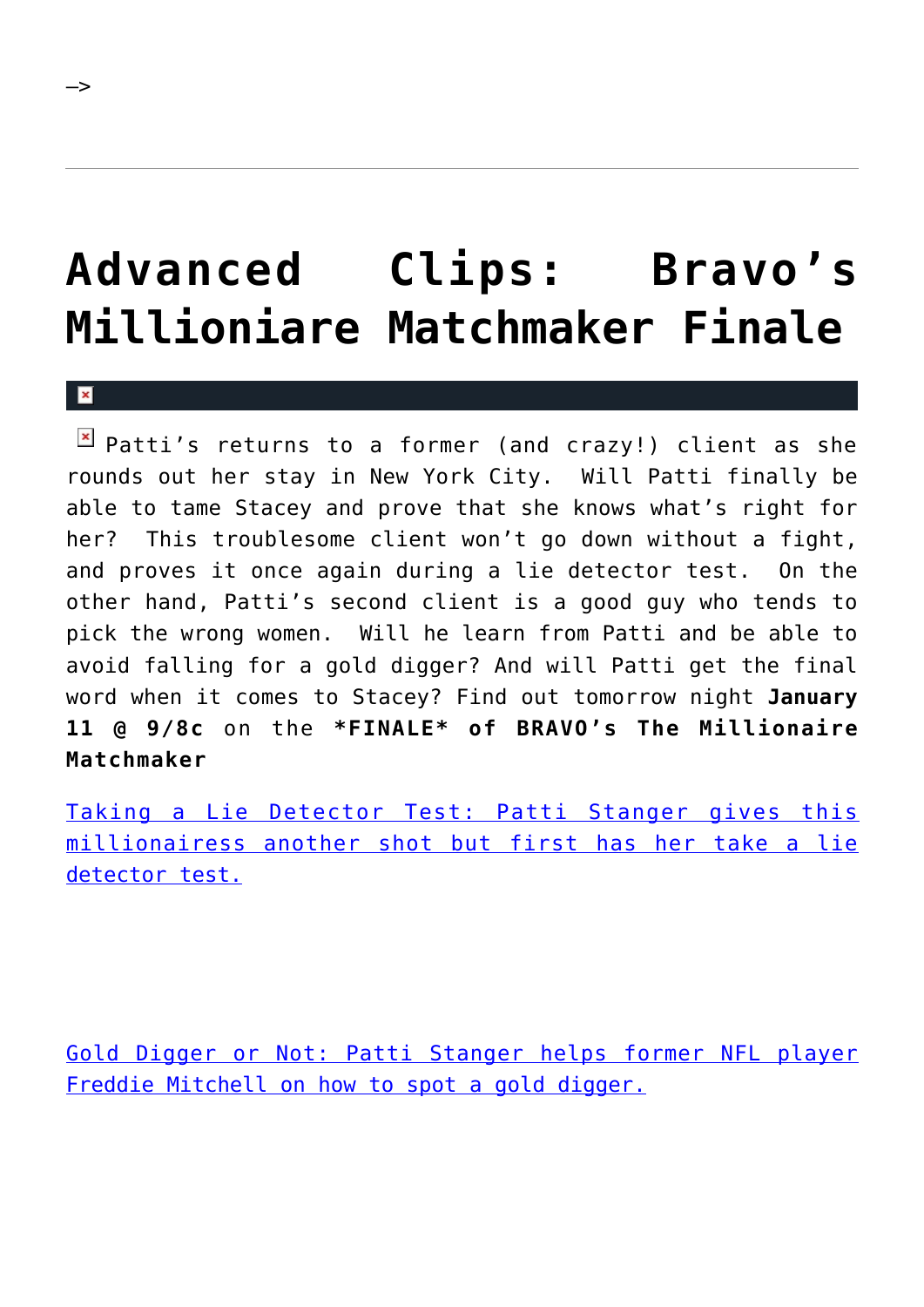### **[Advanced Clips: Bravo's](https://cupidspulse.com/8971/advanced-clips-bravo%e2%80%99s-millioniare-matchmaker-7/) [Millioniare Matchmaker](https://cupidspulse.com/8971/advanced-clips-bravo%e2%80%99s-millioniare-matchmaker-7/)**

x

 $\boxed{\times}$  BRAVO's The Millionaire Matchmaker 4, Tuesday January 4 -This week Patti deals with one very superficial client and another client with serious commitment issues. Robin, a successful woman in her 30's has very specific physical requests (Hello Mathew McConaughey!) but Patti isn't afraid to call her out on trying to snag a guy out of her league. John, on the other hand, is looking for a real relationship but will have to move out of his comfort zone and face his commitment issues head on. Will Patti straighten these two out and find them love or will their on-going issues cause more matchmaking drama?

[Finding the one thing that's missing: This millionairess needs](http://www.bravotv.com/the-millionaire-matchmaker/season-4/videos/finding-the-one-thing-thats-missing) [Patti Stanger's help finding love.](http://www.bravotv.com/the-millionaire-matchmaker/season-4/videos/finding-the-one-thing-thats-missing)

[Not Commitment-phobic: Patti Stanger calls out this](http://www.bravotv.com/the-millionaire-matchmaker/season-4/videos/not-commitment-phobic) [millionaire who is a commitment-phobe but he doesn't see it](http://www.bravotv.com/the-millionaire-matchmaker/season-4/videos/not-commitment-phobic) [that way.](http://www.bravotv.com/the-millionaire-matchmaker/season-4/videos/not-commitment-phobic)

**[Advanced Clips: Bravo's](https://cupidspulse.com/8730/advanced-clips-bravo%e2%80%99s-millioniare-matchmaker-6/)**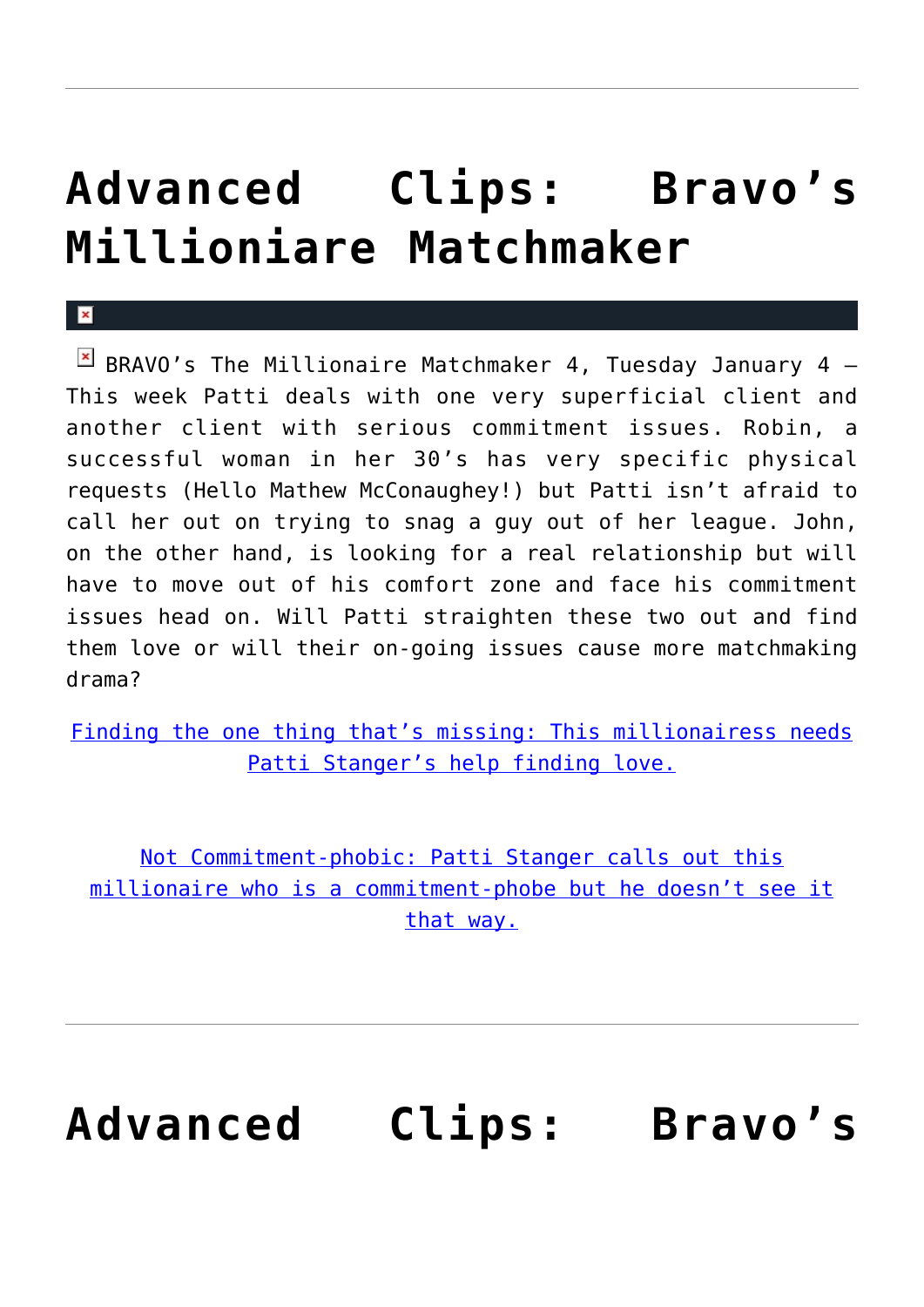### **[Millioniare Matchmaker](https://cupidspulse.com/8730/advanced-clips-bravo%e2%80%99s-millioniare-matchmaker-6/)**

#### $\mathbf{R}$

 $\boxed{\times}$  Just because you are a millionaire, it doesn't mean you know how to use that money to dress right. Patti brings in the big guns, her favorite image consultant to help her client Matt look the part of a successful and interesting man as opposed to quirky and uptight. Also struggling with appropriate style, Patti's millionairess of the week Elena, doesn't mind showing a little (or rather, a LOT) of skin. Will Matt and Elena agree to play by Patti's rules and attract the right kind of date or will the two clients stick with the looks that have failed them in the past? Find out this **Tuesday 12/28 @9/8c on BRAVO's The Millionaire Matchmaker 4**

Changing the Image: Patti Stanger brings an image consultant to help this millionaire attract the right man.

How to Date an American: This millionairess from the former Soviet Union isn't too sure how to date an American.

## **[Advanced Clips: Bravo's](https://cupidspulse.com/8248/advanced-clips-bravo%e2%80%99s-millioniare-matchmaker-5/) [Millioniare Matchmaker](https://cupidspulse.com/8248/advanced-clips-bravo%e2%80%99s-millioniare-matchmaker-5/)**

 $\pmb{\times}$ 

**BRAVO's The Millionaire Matchmaker, Tuesday 12/14 @9/8c:** One of Patti's clients (and a personal friend) this week has a strange love for Bruce Vilanch, but of course this is a match that isn't going to pan out. Will Patti be able to find a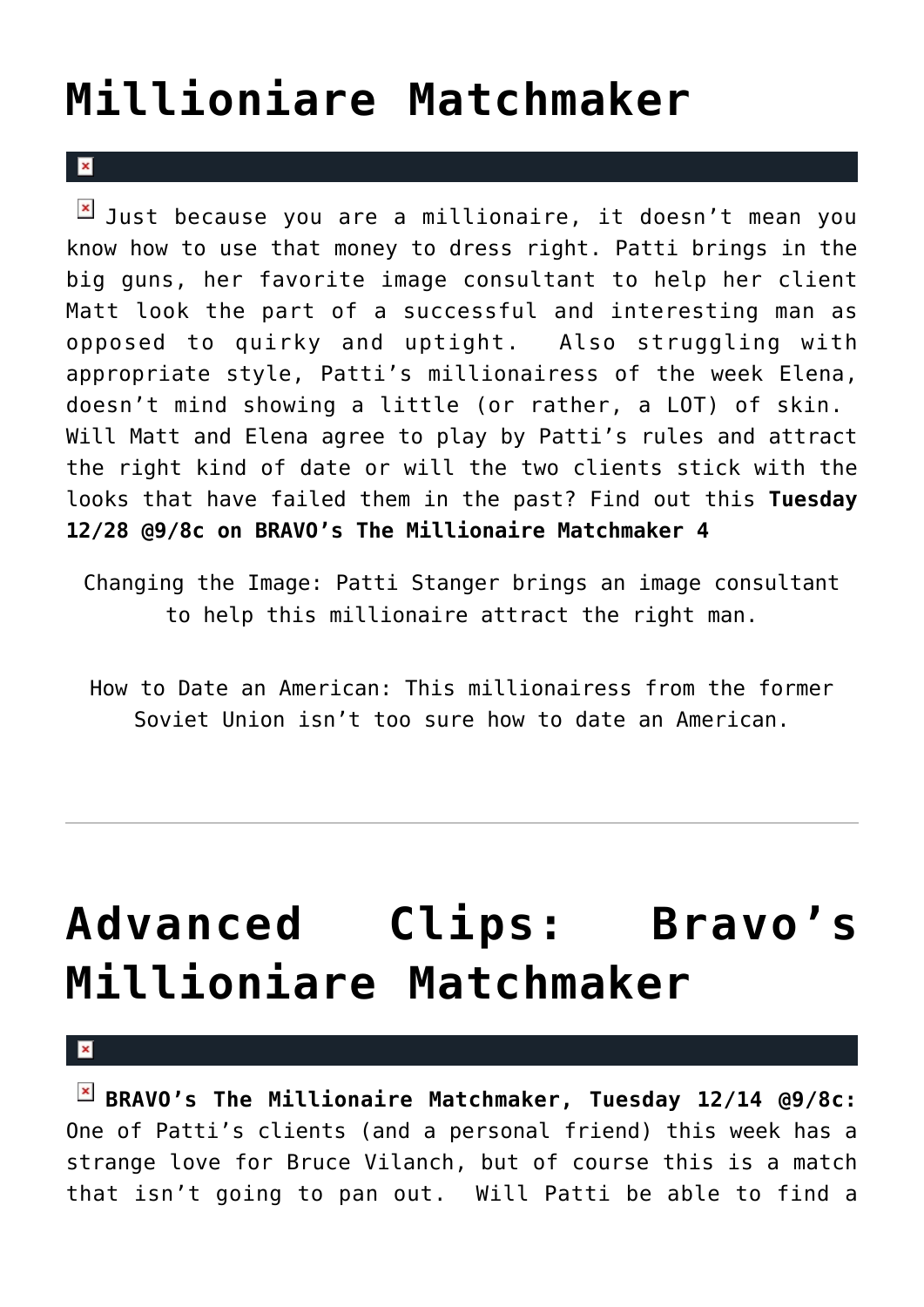suitable man for Judith or will her attraction to gay funny men keep her from finding an appropriate mate? Patti's second millionairess of the week has been so work-focused all her life that she hasn't given herself a chance to find true love. Is now the right time for her to let go of some of the control and allow love in or is Patti faced with another impossible-to-please client?

Dreams Do Come True: Patti Stanger invites this millionairess' ideal match, Bruce Vilanch

Why Love Now: Patti Stanger asks this millionairess why is she looking for love now?

### **[Advanced Clips: Bravo's](https://cupidspulse.com/8105/advanced-clips-bravo%e2%80%99s-millioniare-matchmaker-4/) [Millioniare Matchmaker](https://cupidspulse.com/8105/advanced-clips-bravo%e2%80%99s-millioniare-matchmaker-4/)**

 $\mathbf{R}$ 

**BRAVO's The Millionaire Matchmaker 4, Tuesday 12/7 @9/8c:** We all know Patti's #1 rule is no sex unless you're in a monogamous relationship, but her newest client may have trouble following this one. Focusing only on the physical traits he is looking for in a match, this divorce attorney needs some serious coaching before finding love. Also struggling to find the perfect woman is David, who brings his mirror-image brother everywhere with him. Will David be able to learn independence and enter the dating world on his own or will he ditch Patti and stick with his wing-man brother?

A Divorce Attorney with an Ugly Bod: Patti Stanger's next client is a divorce attorney who must keep his shirt on during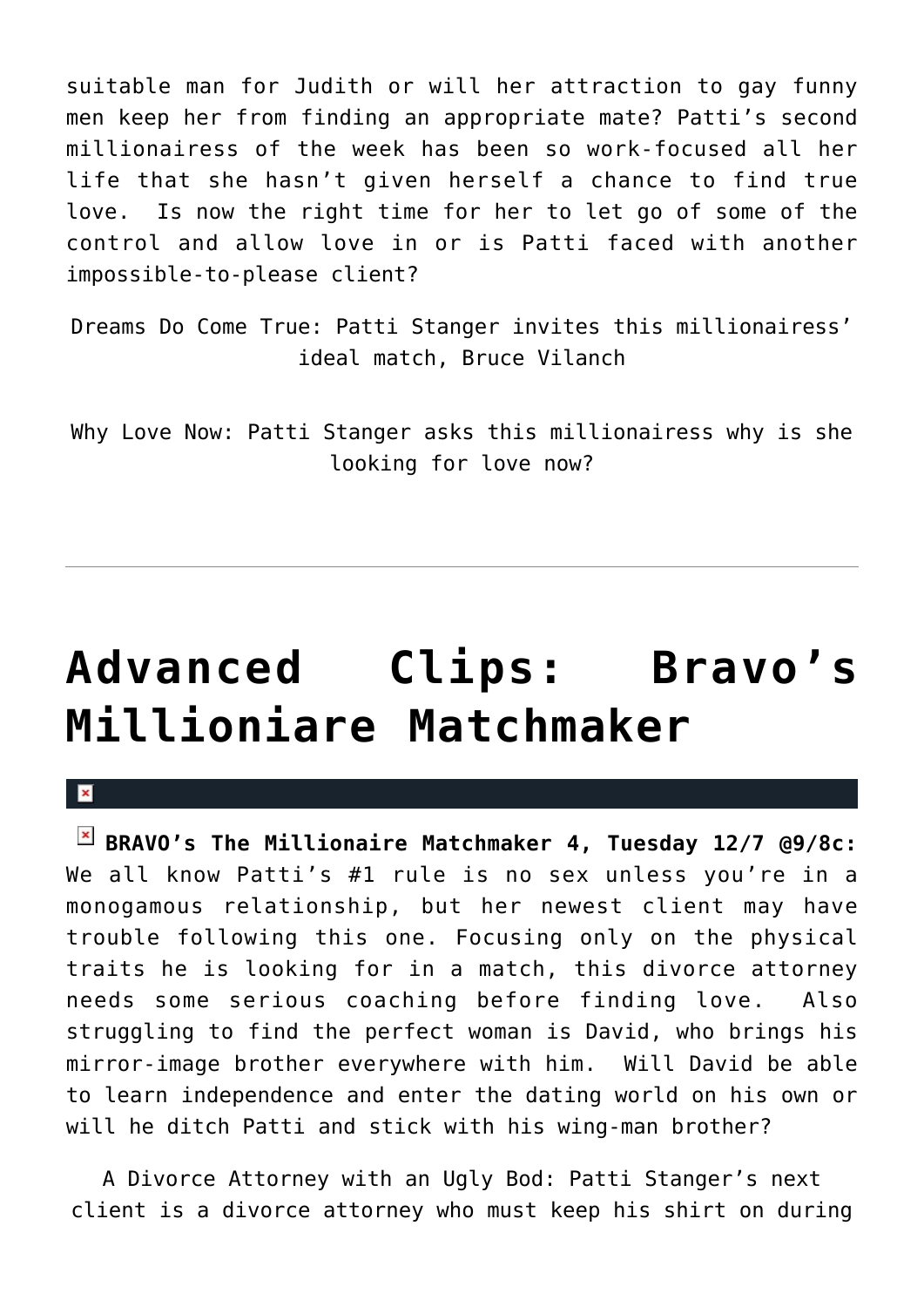the mixer or else he's in big trouble.

Seeing Double: Patti Stanger's client brings his identical twin brother to a meeting with Patti.

### **[Poker Pro Beth Shak on](https://cupidspulse.com/5392/poker-pro-beth-shak-on-millionaire-matchmaker/) [Millionaire Matchmaker](https://cupidspulse.com/5392/poker-pro-beth-shak-on-millionaire-matchmaker/)**

#### $\vert \mathbf{x} \vert$

 $\boxed{\times}$  By Victoria Sullivan

Though the poker table may be an excellent place to meet men, it's no longer just a man's game. Cupid was there in Midtown Manhattan at the Spot at the Table Charity Poker Tournament where Asylum.com teamed up with Poker Pro, Beth Shak, who will soon make an appearance on Bravo's Millionaire Matchmaker.

After discovering poker in 2002, Shak has conquered more than just tournaments. As the card shark, style mogul, and philanthropist told Cupid, "Poker has helped me learn so much about men." She goes on to explain that she's "treated like a women" when she first sits down at the table "but after playing for hours, men tend to forget and start to let their guards down and be themselves." When we asked Shak about men being intimated by her she didn't think it was intimidation, she said "men just don't want to lose to a woman."

A key ingredient to playing poker is having the ability to read people. Shak uses her intuition to play the table. As a woman playing in a male-dominant sport, the advantage is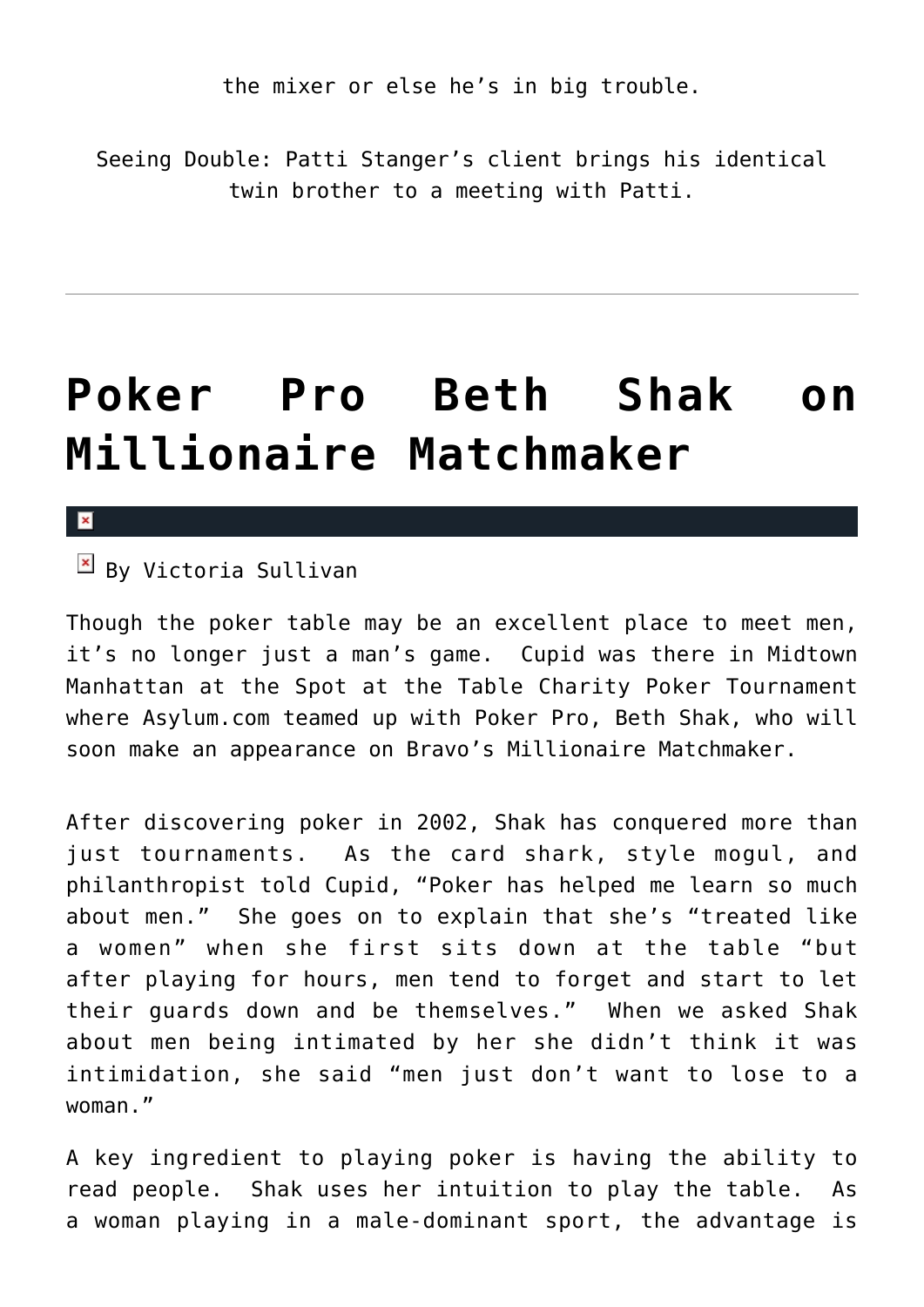that as a woman she thinks differently than they do. This helps her game. When it comes to her love life, it isn't all that different. Shak notes that if any guy claims to be too busy to see her, she's bound to call their bluff. She offers some good advice (women listen up). She notes that men can multi-task. For example, they can use the mens' room, grab a bite to eat and get back to the poker table all within a 15 minute time period. She's got a great point!

After seeing Shak in her element, Cupid is counting down the minutes for her *Millionaire Matchmaker* episode to air. Though Shak didn't give much away, she did issue the following statement exclusively to Cupid: "Millionaire Matchmaker was an amazing experience. I loved Patty. The past two years have been a life transition for me (going through divorce, etc). She helped me see clearly about a few important things in relationships."

Stay tuned for the Season Premiere of Bravo's Millionaire Matchmaker tonight @ 9/8c!

## **[NYC Singles: Let's Play](https://cupidspulse.com/5064/nyc-singles-lets-play-poker/) [Poker!](https://cupidspulse.com/5064/nyc-singles-lets-play-poker/)**

 $\mathbf{R}$ 

 $\boxed{\times}$  Cupid loves Poker. Why? Because eligible single men love poker. That's right NY ladies. If there is one place where you are guaranteed to meet men, it's at a poker tournament. If there is one place where you can meet eligible Manhattan bachelors it's at the charity poker tournament, *Spot at the*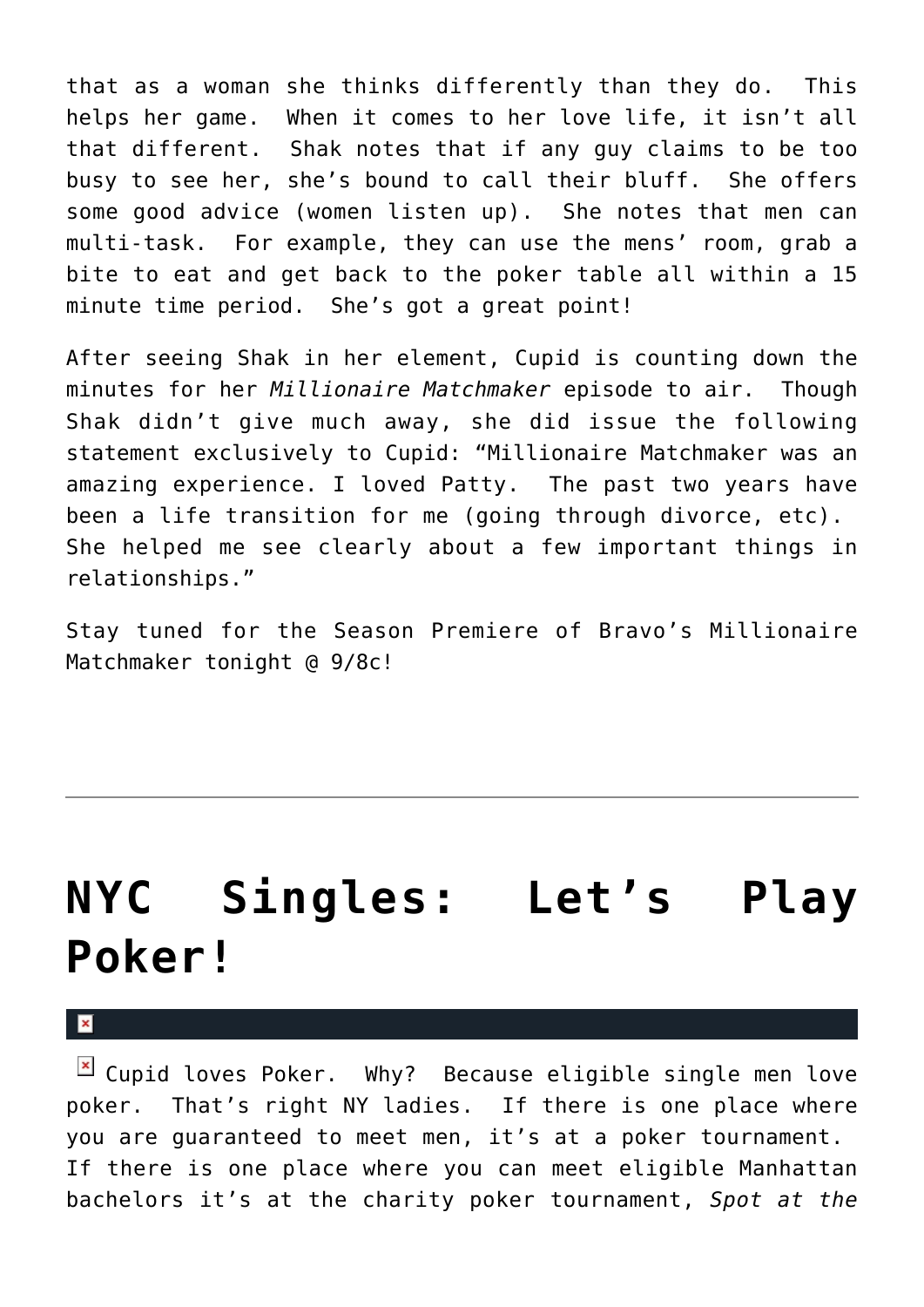*Table* with poker pro Beth Shak.

When: October 12 Time: 7pm-11pm Where: Luxe Lounge- Lucky Strike Manhattan 42nd St & 12th Ave

Beth Shak is known for more than just her pretty poker face; she is considered a Red Sole Diva with a very impressive shoe collection (1400 Louboutins to be exact) and will also be a featured millionaire on Millionaire Matchmaker next month where Patti teaches Beth tough love at its finest.

The charity in brief detail is four lucky Asylum.com readers get the chance to compete along with Beth in a charity event next Tuesday Oct. 12 at the private Luxe Lounge in the luxurious Lucky Strike Lanes. The winner of the poker game will donate the money raised at the event to a charity of their choice.

Although donating to charity is a reward in itself, the winning prize is the "Ultimate Bachelor Pack" consisting of a private Social Poker party, Rue 57 gift card and more.

For the event, there will be a private DJ, unlimited bowling in 4 private lanes, billiards, 1 hour open bar sponsored by ZYR vodka, delicious appetizers and of course, a bunch of poker tables. Don't know how to play poker, ladies? It's okay; there will be instructor tables for beginners to learn the basics.

The tickets are an affordable price and will be available through ticketbud.com (\$40 General Admission and \$100 Seat at a Table)

That same evening, Beth will also be filming a feature with German primetime television show, Stars and Stories which airs primetime every Monday on SAT1.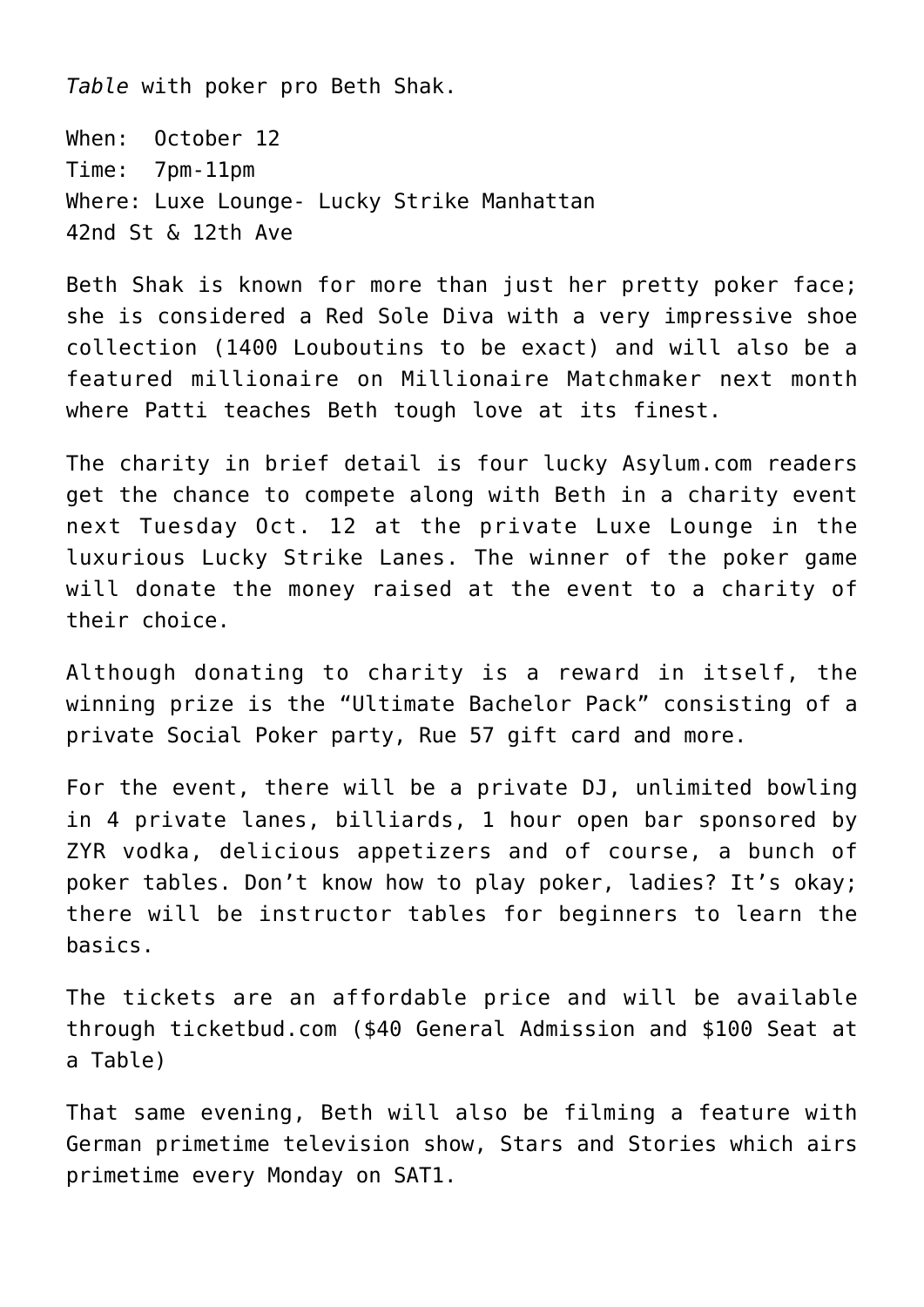For Ticket Sales: http://spotatthetable.ticketbud.com/tickets

For more contest info: http://www.asylum.com/2010/09/27/asylum-beth-shak-poker-event/

### **['Real Housewives' Men Enlist](https://cupidspulse.com/4526/real-housewives-men-enlist-help-from-millionaire-matchmaker/) [Help From 'Millionaire](https://cupidspulse.com/4526/real-housewives-men-enlist-help-from-millionaire-matchmaker/) [Matchmaker'](https://cupidspulse.com/4526/real-housewives-men-enlist-help-from-millionaire-matchmaker/)**

 $\pmb{\times}$ 

Two men of the *Real Housewives of New Jersey* are enlisting the help of *The Millionaire Matchmaker*'s Patti Stanger in an effort to find love, reported *[Us Weekly](http://www.usmagazine.com/moviestvmusic/news/millionaire-matchmaker-to-find-women-for-caroline-manzos-sons-2010159)*. *Real Housewives* matriarch Caroline Manzo will watch as her two sons, Christopher and Albie, look for their perfect matches with expert assistance. Albie Manzo, 24, is a law school student and policeman, while his brother Christopher Manzo, 21, is an entrepreneur. Stanger and her team relocate to California for the fourth season of their hit show.

**Can matchmakers help you find true love?**

### **Cupid's Advice:**

There's no denying it  $-$  it can sometimes be difficult to find the right partner. If you're feeling burnt out from the search, think about asking for help. Cupid has some things to consider about enlisting the assistance of a matchmaker:

**1. It's expensive:** There are certainly cheaper ways to go about finding a mate. Matchmakers can often times charge a